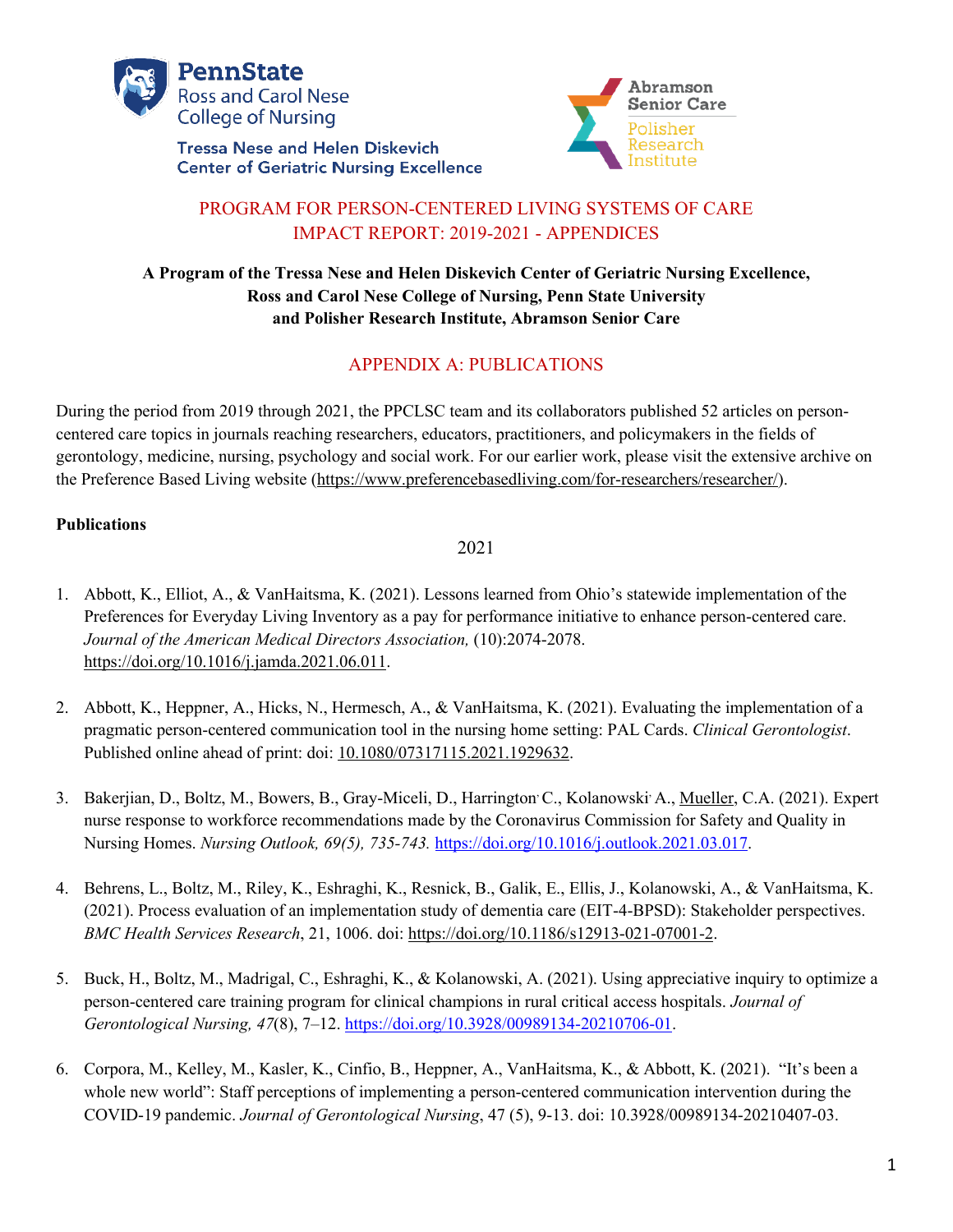- 7. Flanagan, J., Boltz, M., & Ji, M. (2021). A predictive model of intrinsic factors associated with long-stay nursing home care after hospitalization. *Clinical Nursing Research,* 30(5), 654-661. doi: 10.1177/1054773820985276.
- 8. Gray-Miceli, D., Rogowski, J., de Cordova, P.B., & Boltz, M. (2021). A Framework for delivering nursing care to older adults with COVID-19 in nursing homes. *Public Health Nursing,* 38(4):610-626. doi: 10.1111/phn.12885.
- 9. Hicks, N., Abbott, K., Heid, A., Leser, K., & VanHaitsma, K. (2021). Patterns of preference importance ratings among African-American and White nursing home residents. *Clinical Gerontologist, Special Issue*. doi: 10.1080/07317115.2021.2007436.
- 10. Jones, C., Moyle, W. & VanHaitsma, K. (2021). Development of the "Intimacy and Sexuality Expression Preference" tool for residential aged care. *Geriatric Nursing, 42, 825-827.* doi: 10.1016/j.gerinurse.2021.04.004.
- 11. Kolanowski, A., Cortes, T., Mueller, C., Bowers, B., Boltz, M. et al. (2021). A call to the CMS: Mandate adequate professional nurse staffing in nursing homes. *American Journal of Nursing*, 121(3), 24-27. Doi: 10.1097/01.NAJ.0000737292.96068.18.
- 12. Kolanowski, A., Fick, D., VanHaitsma, K., Resnick, B., Galik, B., Zhu, S., Ellis, J., Eshraghi, K., & Behrens, L. (2021). 12-month trajectory and predictors of affect balance in nursing home residents living with dementia, *Aging & Mental Health*. Published online ahead of print. doi: 10.1080/13607863.2021.1947964.
- 13. Kuzmik, A., Boltz, M., Resnick, B., & BeLue, R. (2021). Evaluation of the Caregiver Preparedness Scale in African American and White caregivers of persons with dementia during post-hospitalization transition. *Journal of Nursing Measurement.* doi: 10.1891/JNM-D-20-00087.
- 14. Lee, K.-H., Lee, J. Y., & Boltz, M. (2021). Event-specific emotional expression of persons living with dementia in long-term care: A six-month follow-up study. *Clinical Nursing Research*. doi: 10.1177/10547738211047047.
- 15. Madrigal, C., Kolanowski, A., Berish, D., VanHaitsma, K. (2021). Feasible and appropriate strategies for implementing evidence-based practices in nursing homes. *Journal of the American Medical Directors Association*. doi: 10.1016/j.jamda.2020.12.004. Advance online publication.
- 16. McPherson, R., Resnick, B., Galik, E., Kolanowski, A., Boltz, M. & VanHaitsma, K. (2021). Differences in staffresident interactions between male and female residents in nursing homes. *Journal of Gerontological Nursing*. doi: 10.3928/00989134-20210407-04.
- 17. Paudel, A., Galik, E., Resnick, B., Doran, K., Boltz, M., & Zhu, S. (2021). A Description of staff-resident interactions in assisted living. *Clinical Nursing Research*. 30(5):690-698. doi: 1054773820974146.
- 18. Resnick, B., Galik, E., Kolanowski, A., VanHaitsma, K., Boltz, M., Zhu, S., Ellis, J., Behrens, L., Eshraghi, K., Renn, C. & Dorsey, S. (2021). The relationship between pain, function, behavioral, and psychological symptoms of dementia and quality of life. *Pain Management Nursing*. Published online ahead of print. doi: 10.1016/j.pmn.2021.07.001.
- 19. Resnick, B., Galik, E., McPherson, R., Boltz, M. VanHaitsma, K., Kolanowski, A. (2021). Gender differences in disease, function, and behavioral symptoms in residents with dementia. *Western Journal of Nursing Research.*  Published online ahead of print. doi: 10.1177%2F01939459211018822.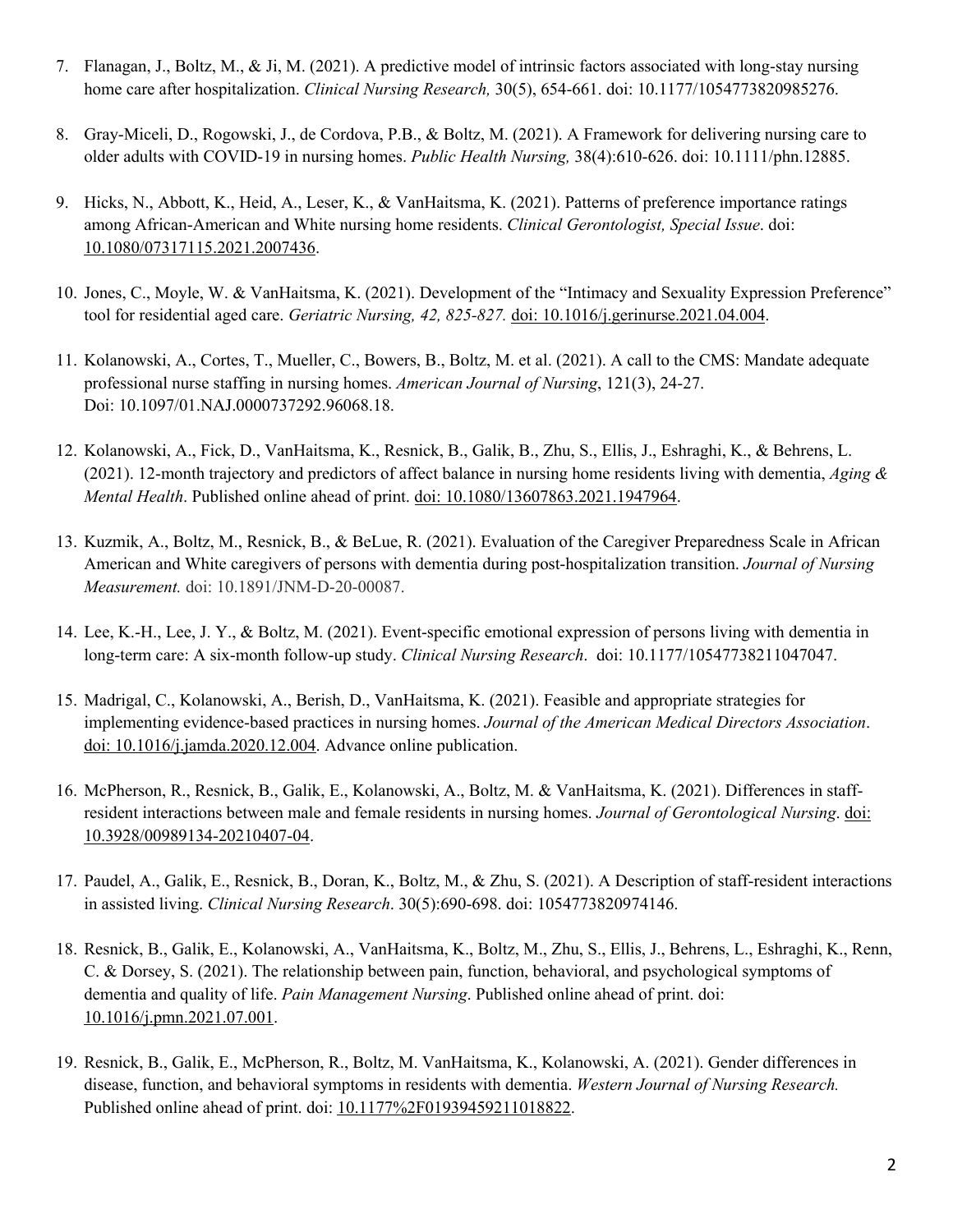- 20. Resnick, B., Galik, E., Paudel, A., McPherson, R., VanHaitsma, K., Kolanowski, A., Boltz, M., Elliss, J., Eshraghi, K., Behrens, L., Zhu, S., & Breman, R.B. (2021). Reliability and validity testing of the Quantified Quality of Interaction Schedule. *Journal of Nursing Measurement*. doi: 10.1891/JNM-D-19-00101.
- 21. Resnick, B., Kolanowski, A., VanHaitsma, K., Galik, E., Boltz, M., Ellis, J., Behrens, L., Eshraghi, K., & Zhu, S. (2021). Current psychotropic medication use and contributing factors among nursing home residents with cognitive impairment. *Clinical Nursing Research, 30 (1): 59-69.* doi: 1054773819838678.
- 22. Resnick, B., VanHaitsma, K., Kolanowski, A., Galik, A., Boltz, M., Ellis, J., Behrens, L., Eshraghi, K. (2021). Racial disparities in care interactions and clinical outcomes in Black versus white nursing home residents with dementia. *Journal of Nursing Care Quality*, published online ahead of print. doi: 10.1097/ncq.0000000000000606.
- 23. Resnick, B., VanHaitsma, K., Kolanowski, A., Galik, A., Boltz, M., Ellis, J., Behrens, L., Eshraghi, K. (2021). Reliability and validity of the Cornell Scale for depression in dementia and invariance between Black versus white residents in nursing homes. *Journal of the American Medical Directors Association*. Published online ahead of print: doi: 10.1016/j.jamda.2021.11.016.
- 24. Resnick, B., VanHaitsma, K., Kolanowski, A., Galik, E., Boltz, M., Zhu, S., Ellis, J., Behrens, L. & Eshraghi, K. (2021). Implementation of the evidence intervention triangle for behavioral and psychological symptoms of dementia (EIT-4-BPSD) in care communities. *Nursing Outlook.* doi: 10.1016/j.outlook.2021.06.004.
- 25. Rommerskirch-Manietta, M., Purwins, D., VanHaitsma, K., Abbott, K., & Roes, M. (2021). Instruments for assessing the preferences for everyday living of older people with various care needs: Protocol for an evidence map. *BMJ Open*, 11(9):e048921. doi: 10.1136/bmjopen-2021-04892.
- 26. Sillner, A., Madrigal, C. & Behrens, L. (2021). Person-Centered Gerontological Nursing: An Overview Across Care Settings. *Journal of Gerontological Nursing*, 47(2), 7-12. https://doi.org/10.3928/00989134-20210107-02.
- 27. Wagner, L., VanHaitsma, K., Kolanowski, A., & Spetz, J. (2021). The delivery of person-centered long-term services and supports (LTSS) for people living with dementia. *Journal of the American Medical Directors Association*. doi: 10.1016/j.jamda.2021.05.003.

- 28. Antonelli, M., Boltz, M., & Grace, P. (2020). Mutual caregiving: Living meaningfully as an older couple. International Journal of Older People Nursing. Published online: August 19, 2020. doi: https://doi.org/10.1111/opn.12340.
- 29. Behrens, L., Boltz, M., Kolanowski, A., Sciegaj, M., Madrigal, C., Abbott, K., & VanHaitsma, K. (2020). Pervasive risk avoidance: Nursing staff perceptions of risk in person-centered care delivery. *The Gerontologist*, 60(8), 1424- 1435. doi:10.1093/geront/gnaa099.
- 30. Boltz, M., BeLue, R., Resnick, B., Kuzmik, A., Mogle, J., Galik, E., Jones,J.R., Arendacs, R., Sinvani, L., & Galvin, J. (2021). Disparities in physical and psychological symptoms in hospitalized African American and White persons with dementia. *Journal of Aging and Health*, 33(5-6), 340-349. https://doi.org/10.1177/0898264320983210.
- 31. Boltz, M., Lee, K.H., Shuluk, J., & Secic, J. (2020). Development of the Care Environment Scale Long-Term Care. *Clinical Nursing Research. 29* (3), 169-176. doi: 10.1177/1054773818801485. PMID: 30227722.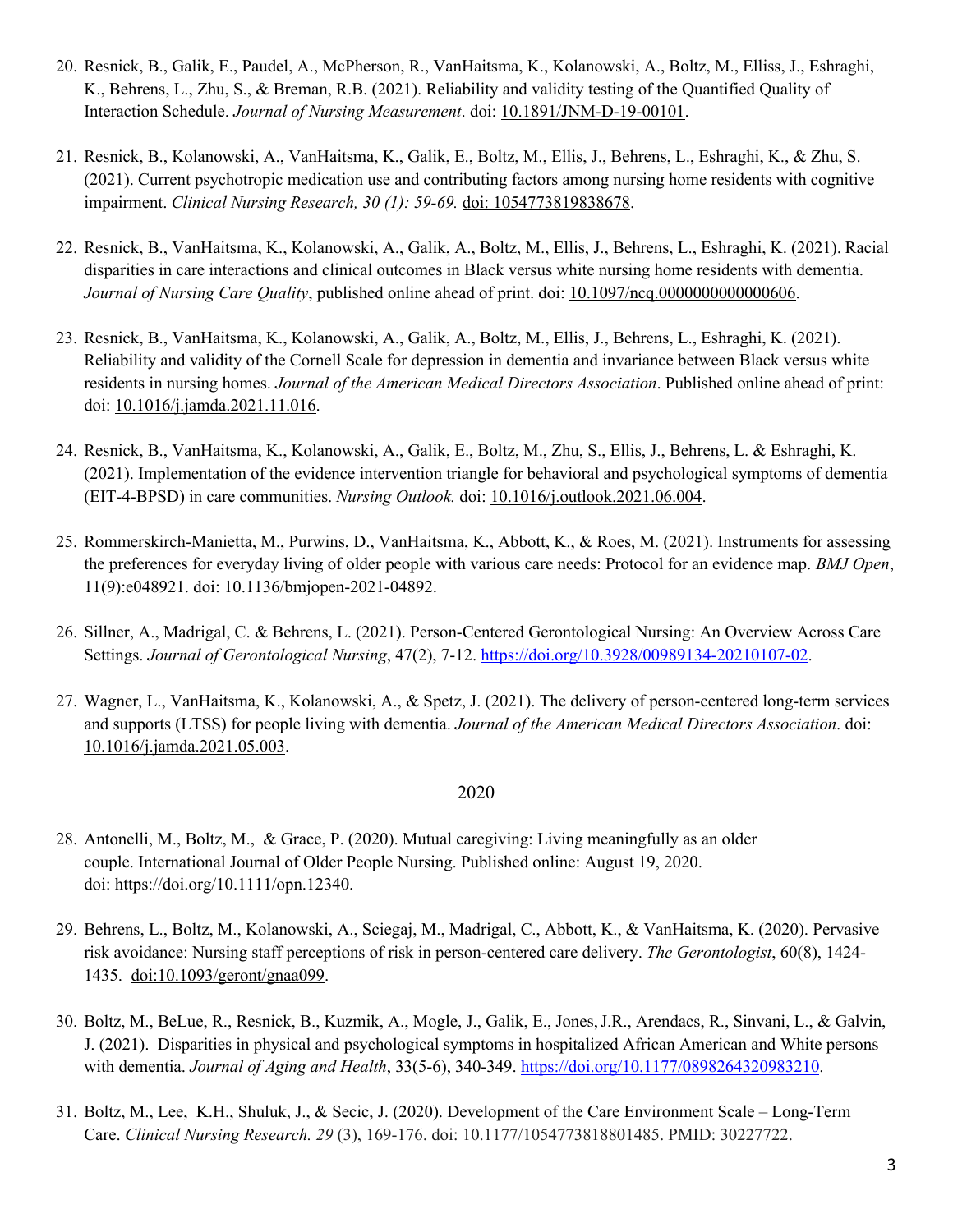- 32. Curyto, K., VanHaitsma, K., & Dockler, L. (2020). Preference consistency: Veteran and non-Veteran nursing home resident self-reported preferences for everyday living. *Journal of Gerontological Nursing*, 46, 3, 15-25. doi: 10.3928/00989134-20200129-06.
- 33. DiGasbarro, D., Midden, A., VanHaitsma, K., Meeks, S., & Mast, B. (2020). Reliability and validity of the Adult Hope Scale among nursing home residents with and without cognitive impairment. *Clinical Gerontologist*, 43(3), 340–349. doi: 10.1080/07317115.2019.1656696.
- 34. Heid, A. R., Abbott, K., Kleban, M., Rovine, M. J., & VanHaitsma, K. (2020). The impact of nursing home residents' characteristics on ratings of importance of autonomy preferences in daily care over time. Aging and Mental Health, 24(8), 1334-1341. doi: 10.1080/13607863.2019.1584875.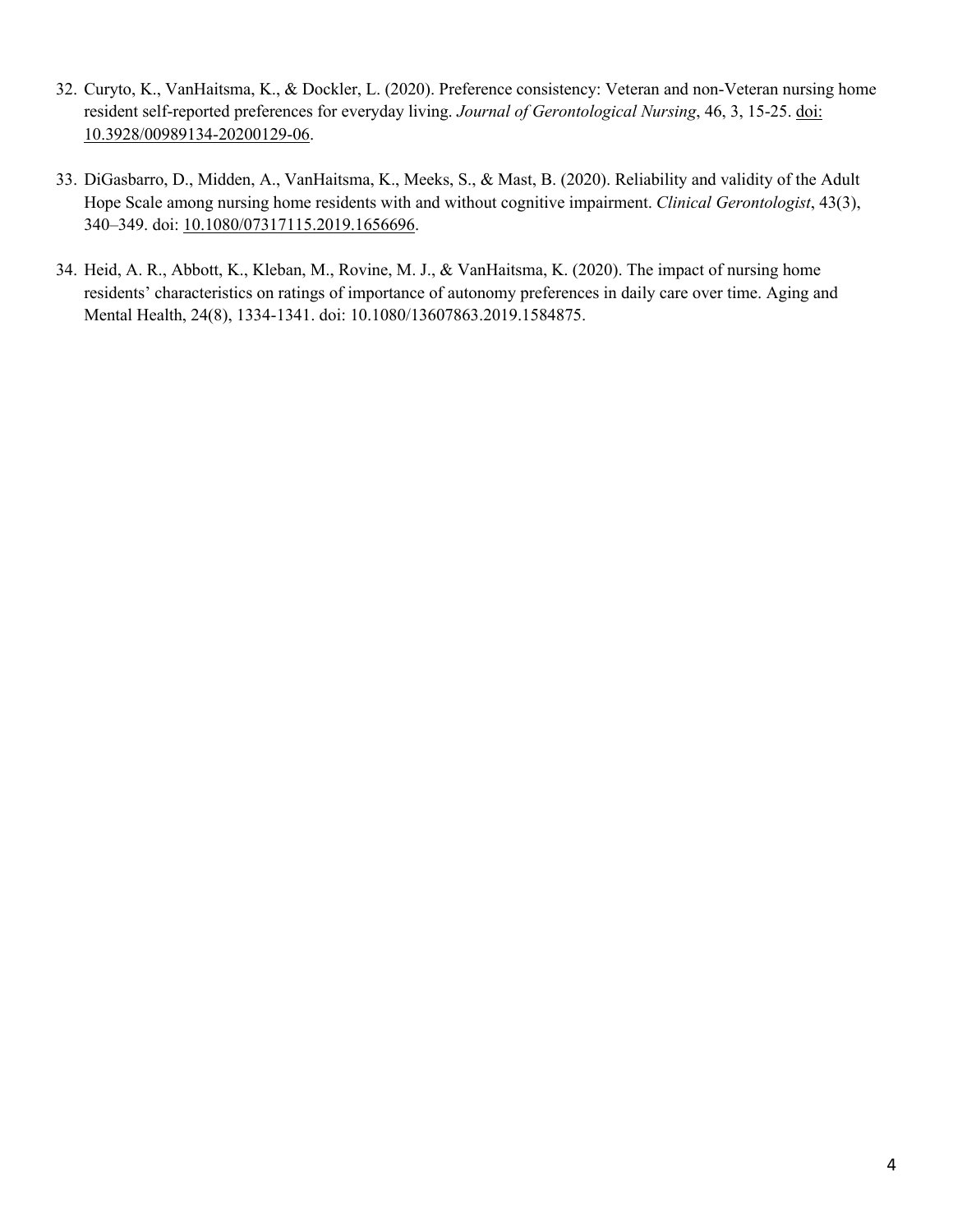- 35. Knollman-Porter, K. & Burshnic, V. (2020). Optimizing effective communication while wearing a mask during the COVID-19 pandemic, 46(11), 7-11. *Journal of Gerontological Nursing,* doi: 10.3928/00989134-20201012-02.
- 36. Kolanowski, A., Behrens, L., Lehman, E., Oravecz, Z., Resnick, B., Boltz, M., VanHaitsma, K., Galick, E., Ellis, J. & Eshraghi, K. (2020). Living well with dementia: Factors associated with nursing home residents' affect balance. Research on Gerontological Nursing. 3, 1, 21-30. doi: 10.3928/19404921-20190823-01.
- 37. Liebzeit, D., Bratzke, L., Boltz, M., Purvis, S., King, B. (2020). Getting back to normal: A grounded theory study of function in post-hospitalized older adults. *The Gerontologist, 60* (4) 704–714. doi: 10.1093/geront/gnz057.
- 38. Resnick, B., Galik, E., Kolanowski, A., VanHaitsma, K., Boltz, M., Zhu, S., Ellis, J., Behrens, L. & Eshraghi, K. (2020). Gender differences in presentation and management of behavioral and psychological symptoms associated with dementia among nursing home residents with moderate to severe dementia. *Journal of Women & Aging,* 33(6):635-652*.* doi*:* 10.1080/08952841.2020.1735925.
- 39. Resnick, B., Kolanowski, A., VanHaitsma, K., Galik, E., Boltz, M., Ellis, J., Behrens L., Eshraghi, K., Viviano, N. (2020). Reliability and validity of the knowledge of person-centered behavioral approaches for BPSD test. *Journal of Nursing Measurement*, 28, 3, 472-488. doi:10.1891/JNM-D-19-00016.
- 40. Resnick, B., Kolanowski, A., VanHaitsma, K., Galik, E., Boltz, M., Zhu, S., Ellis, J., Behrens L., Eshraghi, K., Viviano, N., Jao, YL. (2020). Reliability and validity testing of the assessment of the environment for personcentered management of BPSD and assessment of policies for person-centered management of BPSD measures. *Journal of Aging and the Environment*, 34, 3. doi: 10.1080/02763893.2019.1683670.
- 41. Sefcik, J. S., Madrigal, C., Heid, A. R., Molony, S. L., VanHaitsma, K., Best, I., Resnick, B., Galik, E., Boltz, M., & Kolanowski, A. (2020). Person-centered care plans for nursing home residents with behavioral and psychological symptoms of dementia. *Journal of Gerontological Nursing,* 46(11), 17-27. doi: 10.3928/00989134-20201012-03.
- 42. Stacke TI, Bergmann JM, Ströbel AM, Muller-Widmer, R., Purwins, D., Manietta, C., Rommerskirch, M., Nebowsky, A-E., Wegner, A., White, J., Kelleter, H., Ralic, N., VanHaitsma, K. & Roes, M. (2020). Preferences for everyday living inventory (PELI): study protocol for piloting a culture-sensitive and setting-specific translated instrument in German care settings (PELI-D). *BMJ Open,* 2020;10:e030268. doi:10.1136/bmjopen-2019-030268.
- 43. VanHaitsma, K., Abbott, K., Arbogast, A., Bangerter, L., Heid, A., Behrens, L., & Madrigal, C. (2020). A preferencebased model of care: An integrative theoretical model of the role of preferences in person-centered care. *The Gerontologist*, 60(3): 376-384. doi.org/10.1093/geront/gnz075.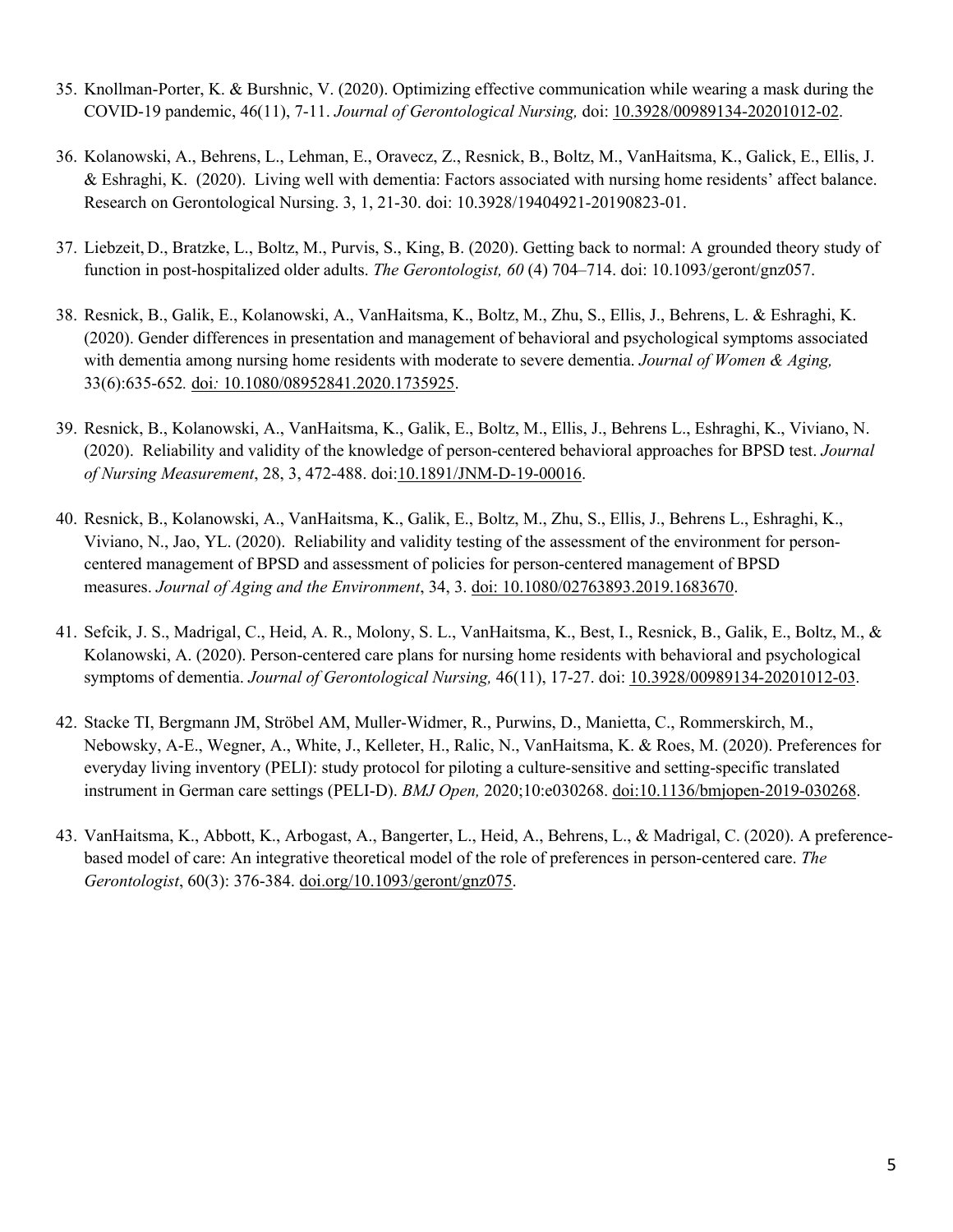- 44. Behrens, L., McGhan, G., Abbott, K., Fick, D., Kolanowski, A., Liu, Y., Buck, H., Rose, M., Heid, A., & VanHaitsma, K. (2019). Mapping core concepts of person-centered care in long-term services and supports. *Journal Gerontological Nursing, 45*(2): 7-13. doi:10.3928/00989134-20190111-02.
- 45. Gannod, G. C., Abbott, K. M., VanHaitsma, K., Martindale, N., & Heppner, A. (2019). A machine learning recommender system to tailor preference assessments to enhance person-centered care among nursing home residents. *The Gerontologist*, 59(1): 167-176. doi: 10.1093/geront/gny056.
- 46. Goldstein, C., Abbott, K.M., Bangerter, L., Kotterman, A. & VanHaitsma, K. (2019). "A bone of contention…": Perceived barriers and situational dependencies to food preferences of nursing home residents. *Journal of Nutrition in Gerontology and Geriatrics,* 38(3), 277-296. doi: 10.1080/21551197.2019.1617220.
- 47. Heid, A. R., Brnich, E., Eshraghi, K., Abbott, K. M., & VanHaitsma, K. (2019). Exploring preference fulfillment among older adults receiving long-term care: Consistency of satisfaction ratings. *Annals of Long-Term Care, 27*(4), 20-25. doi:10.25270/altc.2019.01.00053.
- 48. Hill, N. L., Mogle, J., Whitaker, E. B., Gilmore-Bykovskyi, A., Bhargava, S., Bhang, I. Y, Sweeder, L., Tiwari, P., VanHaitsma, K. (2019). Sources of response bias in cognitive self-report items: "Which memory are you talking about?". *The Gerontologist, 59*(5): 912-924. doi:10.1093/geront/gny087.
- 49. Meeks, S., VanHaitsma, K., & Shryock, S. (2019). Treatment fidelity evidence for BE-ACTIV -- a behavioral intervention for depression in nursing homes*. Aging & Mental Health*, *23*(9), 1192-1202. doi: 10.1080/13607863.2018.1484888.
- 50. Sillner, A. Y., Buck, H., VanHaitsma, K., Behrens, L., & Abbott, K. (2019). Identifying preferences for everyday living in home health care: Recommendations from an expert panel. *Home Health Care Management & Practice*, *31*(2), 128-133. doi: 1084822318811319.
- 51. Steelman, E. (2019). Foreword. *Welcoming LGBT Residents: A Practical Guide For Senior Living Staff*, by Johnston, Taylor & Francis Ltd., pp. vii-viii.
- 52. White, B., VanHaitsma, K., Lauver, L & Sillner, A. (2019). Improving uptake of evidence-based oral care in long term care: A quality improvement project. *Annals of Long Term Care*. Advance online publication. doi:10.25270/altc.2019.08.00083.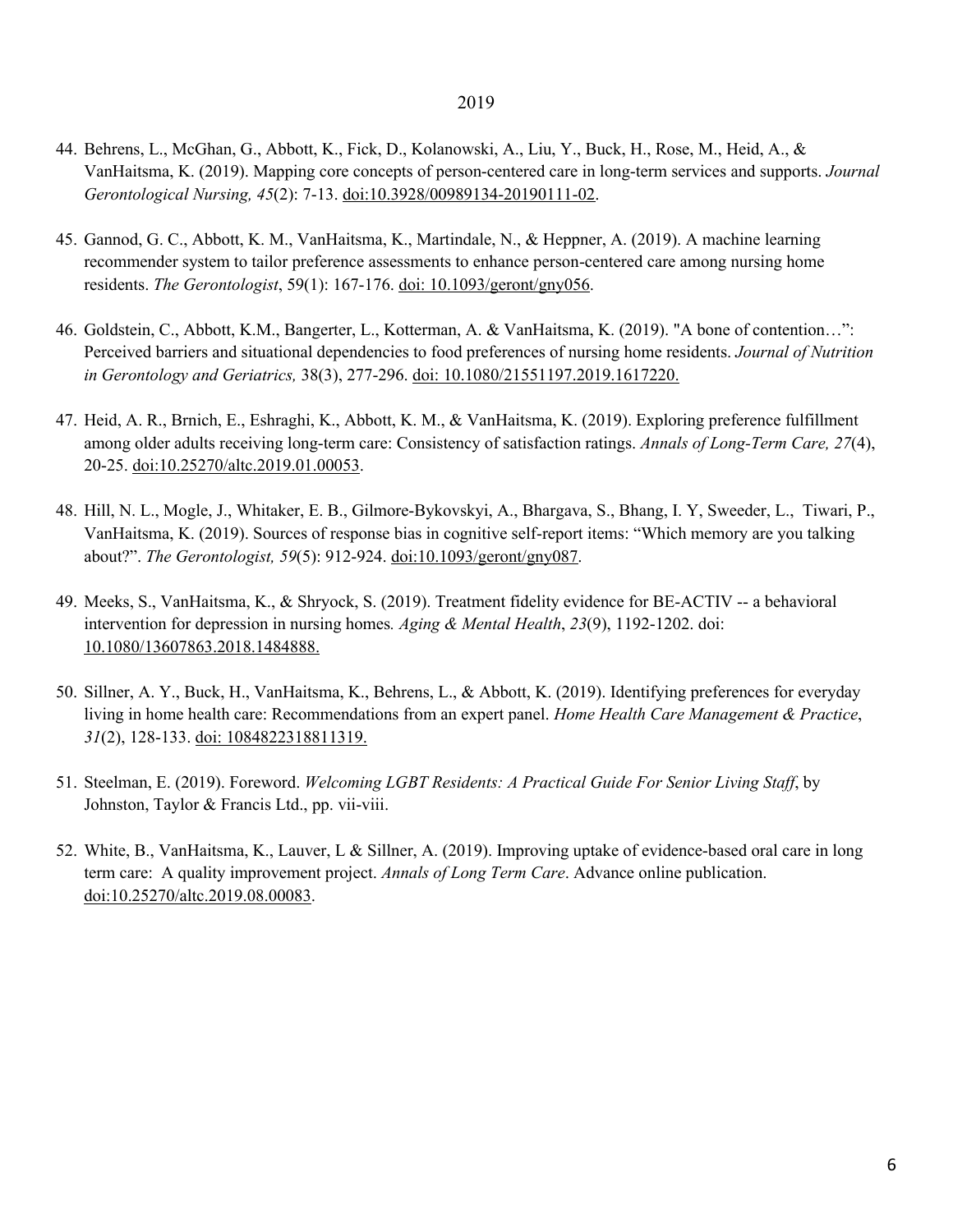#### APPENDIX B: PRESENTATIONS

Since 2019, PPCLSC team members have presented 42 papers and poster sessions to scientific and provider groups, such as the Gerontological Society of America, Alzheimer's Association of America International Conference, Academy Health, Society for Post-Acute and Long-Term Care Medicine. Most notably, Dr. Kimberly VanHaitsma was an invited speaker at the 2020 National Research Virtual Summit on Care, Services, and Supports for Persons with Dementia and Their Caregivers sponsored by the National Institute on Aging. She reported on the state of the science on evidence-based person-centered care practices for people living with dementia and presented recommendations for future research.

#### *Invited/Keynote/Plenary Addresses*

- 1. Steelman, E. (Invited panelist) (April 23, 2021). Addressing issues of diversity and social justice in research and practice: Lightning rounds and panel discussion. Gerontological Society of America's Emerging Scholar and Professional Organization (ESPO), Webinar.
- 2. Steelman, E. (Invited speaker) (September 2, 2020). Best practices for providing LGBT affirming residential services. Pioneer Network Virtual Gathering.
- 3. VanHaitsma, K. (Invited presenter) (July 21, 2020). Evidence-based person-centered practices for persons living with dementia and their caregivers: What do we know? Where to next? Presented as part of a session on Long-Term Services and Supports in Home, Community, and Residential Care Settings for Persons with Dementia and Their Caregivers. National Institute on Aging Research Virtual Summit on Care, Services, and Supports for Persons with Dementia and their Caregivers. Available online at: https://www.nia.nih.gov/2020-dementia-care-summit#Materials Research
- 4. Steelman, E. & Clark, T. (Invited speaker) (November 18, 2019). Greying and gay Understanding the needs of LGBTQ communities in a CCRC, 15<sup>th</sup> Annual Voice Accord Summit, Lancaster, PA.
- 5. Boltz, M. & VanHaitsma, K. (Invited presenter) (November 4, 2019). Engaging older adults in research. Invited presentation to the KL2 Program, CTSI, Pennsylvania State University, University Park, PA.
- 6. Steelman, E. & Johnston, T. (Invited presenter) (September 11, 2019). Working with lesbian, gay, bisexual and transgender residents, National Church Residences, Columbus, OH.
- 7. Steelman, E. (June 18, 2019). Providing care and services to LGBT+ older adults: Exploring the process and the journey, LeadingAge, PA. Hershey, PA.
- 8. Crumbie, T., Steelman, E., Nevick, F. & Kleiman, A. (June 5, 2019). Developing programs for GBT+ Long-Term Care Residents, Therapeutic Recreation Institute, Lancaster, PA.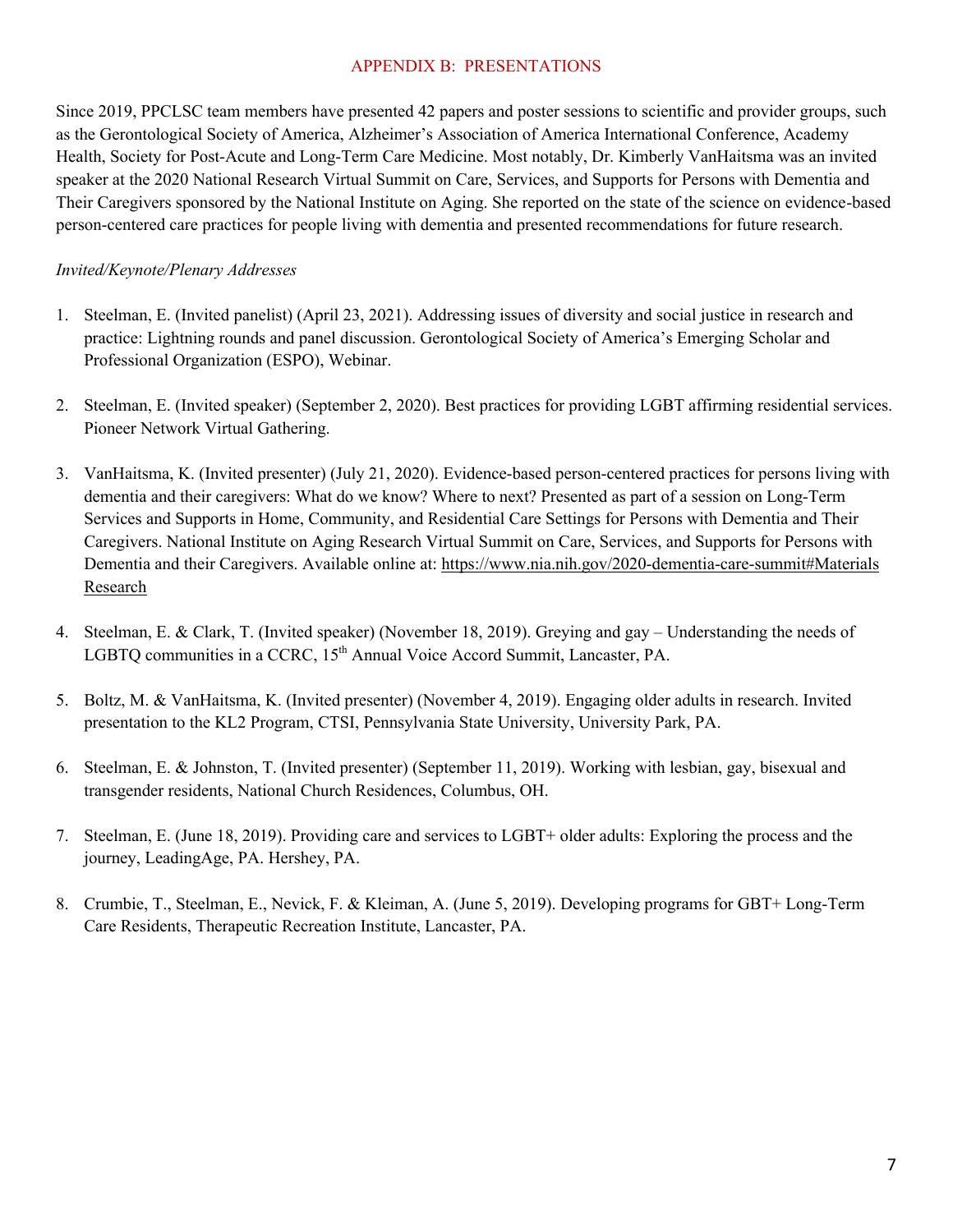### *Chair/Discussant of Symposia*

- 9. Roes, M., Rommerskirch-Manietta, M., Peters-Nehrenheim, V., Bergman, J.M., VanHaitsma, K. (Discussant) & Burshnic, V. (November, 2021). Variety of identifying and assessing preferences of everyday living of older adults. Gerontological Society of America Annual Scientific Meeting (Phoenix, AZ and Virtual). https://doi.org/10.1093/geroni/igab046.1014
- 10. Curyto, K., & VanHaitsma, K. (Discussant) (November 16, 2019). Sustaining STAR-VA: Evaluating systemic outcomes and team strategies for managing behavior symptoms of dementia. Presented at the Gerontological Society of America Annual Scientific Meeting, Austin, TX. doi: 10.1093/geroni/igz038.2350
- 11. Verbeek, H., & VanHaitsma, K. (Discussant) (November 13, 2019). The care recipient's perspective on quality of care: Different approaches in nursing homes. Presented at the Gerontological Society of America Annual Scientific Meeting, Austin, TX. doi: 10.1093/geroni/igz038.283

*Paper Presentations* 

- 12. Abbott, K., Corpora, M., Behrens, L., Roberts, T., Cornelison, L., Zimmerman, S., Corazzini, K., & VanHaitsma, K. (November, 2021). Delivering person-centered care during a pandemic: Stakeholder perspectives. Presented at the Gerontological Society of America Annual Scientific Meeting (Virtual). https://doi.org/10.1093/geroni/igab046.1037
- 13. Abbott, K., Heid, A., Spector, A. & Heppner, A. & VanHaitsma, K. (July, 2021). Building relationships to enhance person-centered care through emotion-focused care. Alzheimer's Association International Conference (Denver, CO and Virtual).
- 14. Behrens, L., Boltz, M., Kolanowski, A., Sciegaj, M., Abbott, K., Madrigal, C., VanHaitsma, K. (November, 2021) Nursing staff perceptions of risk outcomes in delivering preference-based person-centered care. Presented at the Gerontological Society of America Annual Scientific Meeting (Virtual). https://doi.org/10.1093/geroni/igaa057.3065
- 15. Behrens, L., Riley, K. Boltz, M., Kolanowski, A. Van Haitsma, K. (November, 2021) Facilitators and barriers to implementation of the EIT-4-BPSD intervention. Presented at the Gerontological Society of America Annual Scientific Meeting (Virtual). https://doi.org/10.1093/geroni/igab046.591
- 16. Burshnic-Neal, V., Knollman-Porter, K., Topper, R., McConnell, E., Abbott, K., VanHaitsma, K. (November, 2021). Cognitive interviewing to evaluate the content validity of a photo-supported preference assessment. Presented at the Gerontological Society of America Annual Scientific Meeting (Virtual). https://doi.org/10.1093/geroni/igab046.1016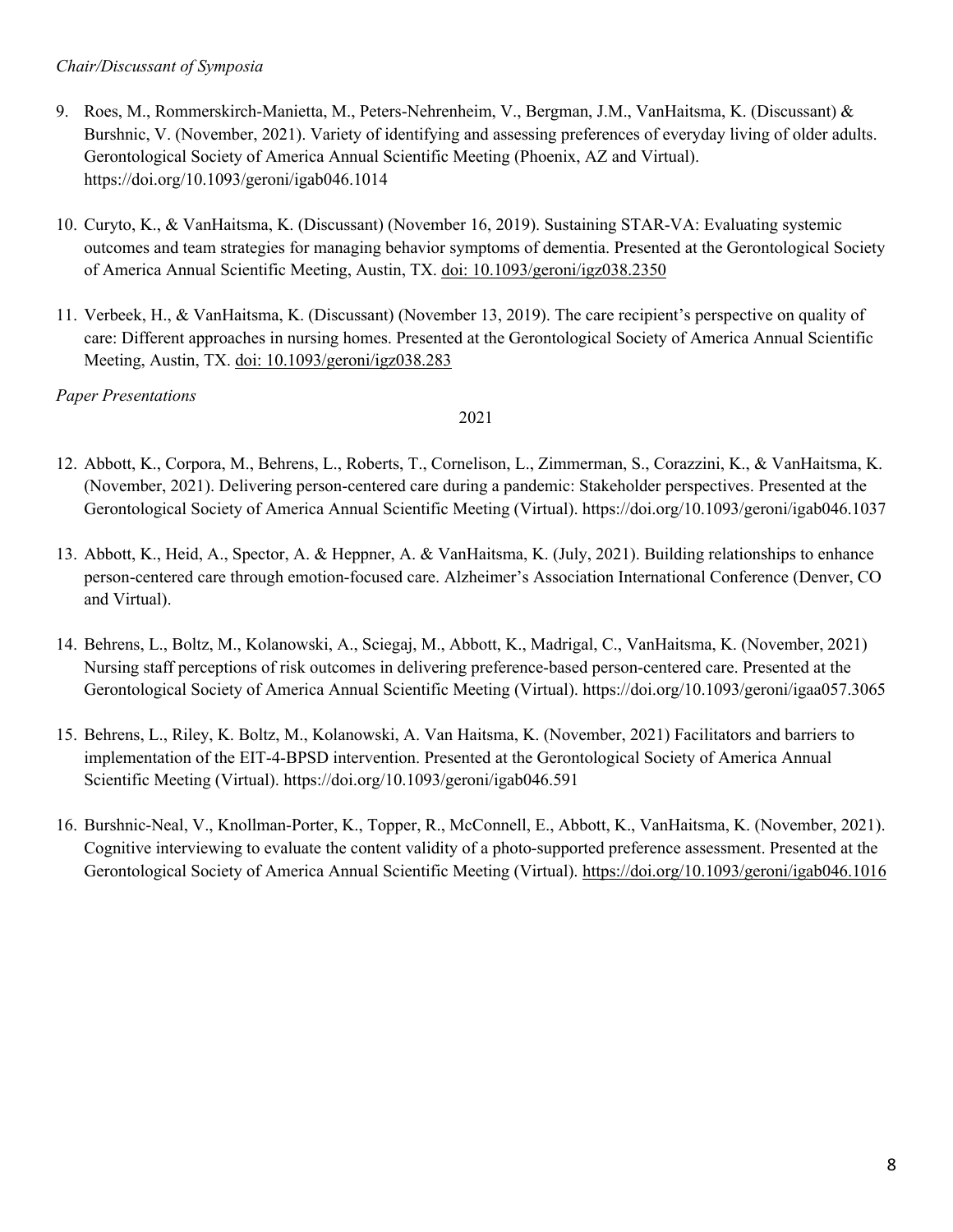- 17. Corpora, M., Kelley, M., Heppner, A., VanHaitsma, K. & Abbott, K. (November, 2021). We're still very much in limbo: Providers' perspectives on implementing a person-centered project. Presented at the Gerontological Society of America Annual Scientific Meeting (Virtual). https://doi.org/10.1093/geroni/igab046.1038
- 18. Resnick, B., Galik, E., Kolanowski, A., VanHaitsma, K. (Speaker), Boltz, M., & Behrens, L. (November 11, 2021). Findings from implementation of the EIT-4-BPSD trial. Presented at the Gerontological Society of America Annual Scientific Meeting (Virtual). https://doi.org/10.1093/geroni/igab046.588
- 19. Roes, M., VanHaitsma, K. (Discussant & Co-Author), Bergmann, J., Burshnic-Neal, V., Rommerskirch-Manietta, M., Peters-Nehrenheim, V. (November 11, 2021). Variety of Identifying and Assessing Preferences of Everyday Living of Older Adults. Presented at the Gerontological Society of America Annual Scientific Meeting (Virtual). https://doi.org/10.1093/geroni/igab046.1014
- 20. Rommerskirch-Manietta, M., Purwins, D., VanHaitsma, K., Abbott, K., & Roes, M. (November 11, 2021). Instruments to assess preferences for everyday living of older adults with various care needs: An evidence map. Presented at the Gerontological Society of America Annual Scientific Meeting (Virtual). https://doi.org/10.1093/geroni/igab046.1017
- 21. VanHaitsma, K., Recruitment and measurement challenges and future solutions. (November 12, 2021). Presented at the Gerontological Society of America Annual Scientific Meeting (Virtual). https://doi.org/10.1093/geroni/igab046.592

- 22. Behrens, L., VanHaitsma, K., Kolanowski, A., Boltz, M., Sciegaj, M., Abbott, K., & Madrigal, C. (November 5, 2020). Risky preferences: Nursing staff perceptions of risks may impede delivery of person-centered care. Gerontological Society of America Annual Meeting, Virtual. doi: 10.1093/geroni/igaa057.3065
- 23. Hicks, N., Abbott, K., Heid, A., Leser, K., VanHaitsma, K. (November 5, 2020). Patterns of preference importance ratings among African-American and White nursing home residents. Gerontological Society of America Annual Meeting, Virtual. doi: 10.1093/geroni/igaa057.3063
- 24. Madrigal, C., Behrens, L., Burshnic, V., Murphy, J., Abbott, K., & VanHaitsma, K. (November 5, 2020). "I'm completely satisfied but": Barriers and facilitators to fulfilling nursing home resident preferences. Gerontological Society of America Annual Meeting, Virtual. doi.org/10.1093/geroni/igaa057.3064
- 25. Jao, Y.L., Wang, J., Liao, Y.J., Berish, D, VanHaitsma, K., Boltz, M. (November 4-7, 2020). Effects of ambient bright light on neurobehavioral symptoms in dementia: A systematic review. Presented at the Gerontological Society of America Annual Scientific Meeting, Virtual. doi.org/10.1093/geroni/igaa057.527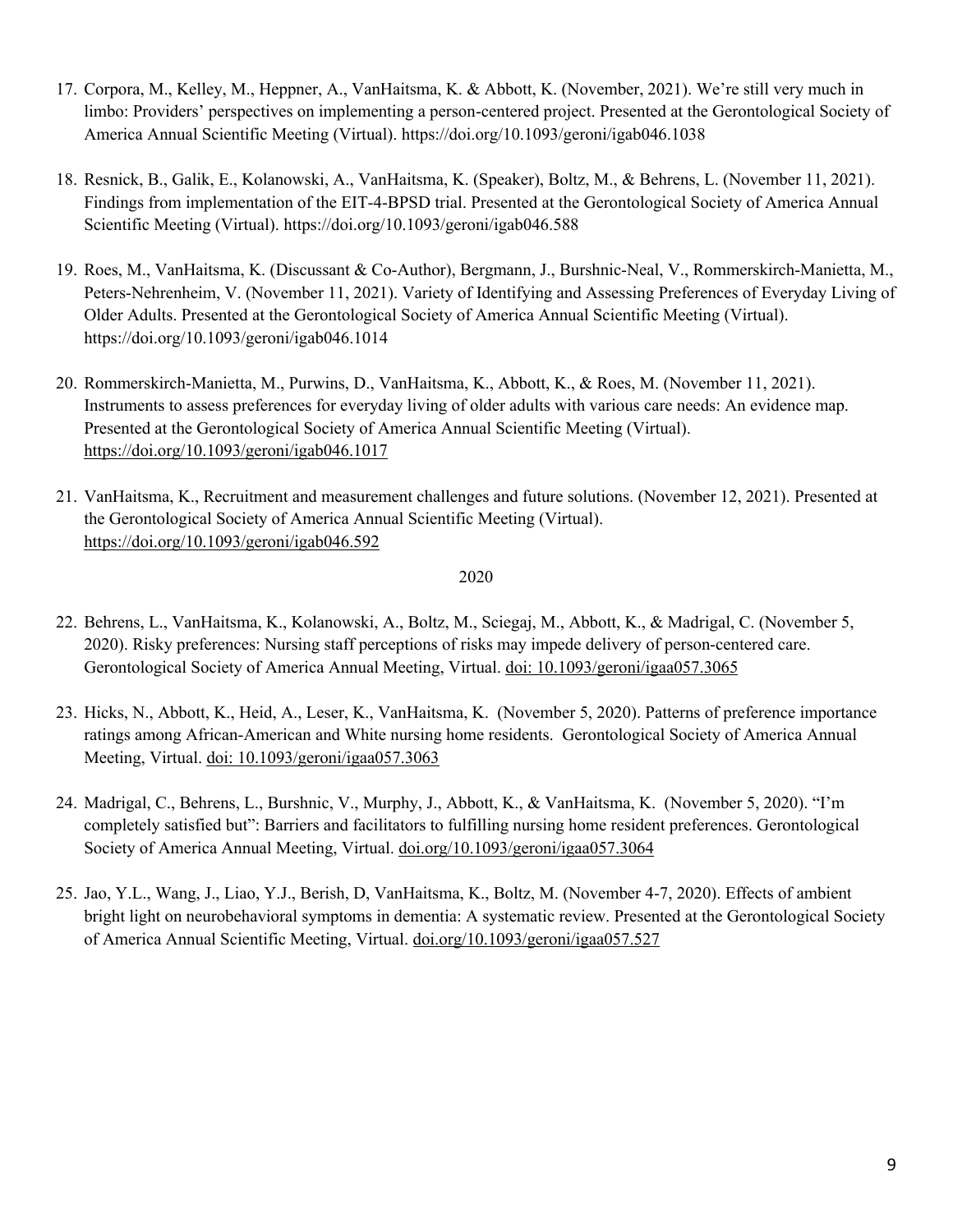- 26. Madrigal, C., Jiang, L., Mills, W., Wu, W.C., Wu, D. , Berish D., Roberts, T., & VanHaitsma, K., Rudolph, J. (November 4-7, 2020). Predictors of everyday care preference importance ratings for veterans living the nursing home setting. Presented at the Gerontological Society of America Annual Scientific Meeting, Virtual. doi.org/10.1093/geroni/igaa057.300
- 27. Qiu, X., Abbott, K., Bowblis, J., & VanHaitsma, K. (November 5, 2020). The impact of preference-based, personcentered care on regulatory outcomes. Gerontological Society of America Annual Meeting, Virtual. doi.org/10.1093/geroni/igaa057.3067

- 28. Abbott, K., Heppner, A., & VanHaitsma, K. (December 5, 2019). "I learned a lot, it was very eye opening": Nursing home provider perspectives on implementing a person-centered communication intervention. Academy Health, 12th Annual Conference on the Science of Dissemination and Implementation in Health, Arlington, VA. https://implementationscience.biomedcentral.com/articles/10.1186/s13012-020-00985-1
- 29. Galik, E., Boltz, M., Resnick, B., Kolanowski, A., & VanHaitsma, K. (November 15, 2019). Behavioral and psychological symptoms of dementia: Does gender matter? Presented at the Gerontological Society of America Annual Scientific Meeting, Austin, TX. doi: 10.1093/geroni/igz038.2063
- 30. Kolanowski, A., Behrens, L., VanHaitsma, K., & Resnick, B. (November 15, 2019). Resident, staff, and facility factors associated with affect balance. Presented at the Gerontological Society of America Annual Scientific Meeting, Austin, TX. doi.org/10.1093/geroni/igz038.2061
- 31. Madrigal, C., VanHaitsma, K., Mogle, J., Fick, D., Scanlon, D., Abbott, K., & Behrens, L. (November 14, 2019). Validating the Care Preference Assessment of Satisfaction Tool to measure quality of care in nursing homes. Poster presented at the Gerontological Society of America Annual Scientific Meeting, Austin, TX. https://doi.org/10.1093/geroni/igz038.3241
- 32. DiGasbarro, D., VanHaitsma, K., Meeks, S., & Mast, B. (November 13, 2019). Optimism, quality of life, and cognition in recent nursing home residents. Presented at the Gerontological Society of America Annual Scientific Meeting, Austin, TX. doi: 10.1093/geroni/igz038.419
- 33. Heppner, A., Hicks, N., Abbott, K., Poth, S., VanHaitsma, K., & Abbott, K. (November 13, 2019). Provider perspectives on implementing a person-centered communication tool. Presented at the Gerontological Society of America Annual Scientific Meeting, Austin, TX. doi: 10.1093/geroni/igz038.196
- 34. Hermesch, A., Chang, D.J., Goldstein, C., VanHaitsma, K., & Abbott, K. (November 13, 2019). Partnering with nursing home providers for person centered quality improvement. Presented at the Gerontological Society of America Annual Scientific Meeting, Austin, TX. doi: 10.1093/geroni/igz038.194
- 35. Shakya, S., Yu, H., Mueller, E., VanHaitsma, K., & Abbott, K. (November 13, 2019). The feasibility, acceptability, and appropriateness of a person-centered communication tool. Presented at the Gerontological Society of America Annual Scientific Meeting, Austin, TX. doi: 10.1093/geroni/igz038.195
- 36. Sillner, A. VanHaitsma, K., Wion, R., & Boltz, M. (November, 2019). Assessing preferences for communicating with technology: Community-based provider perspectives. Presented at the Gerontological Society of America Annual Scientific Meeting, Austin, TX. doi: 10.1093/geroni/igz038.3334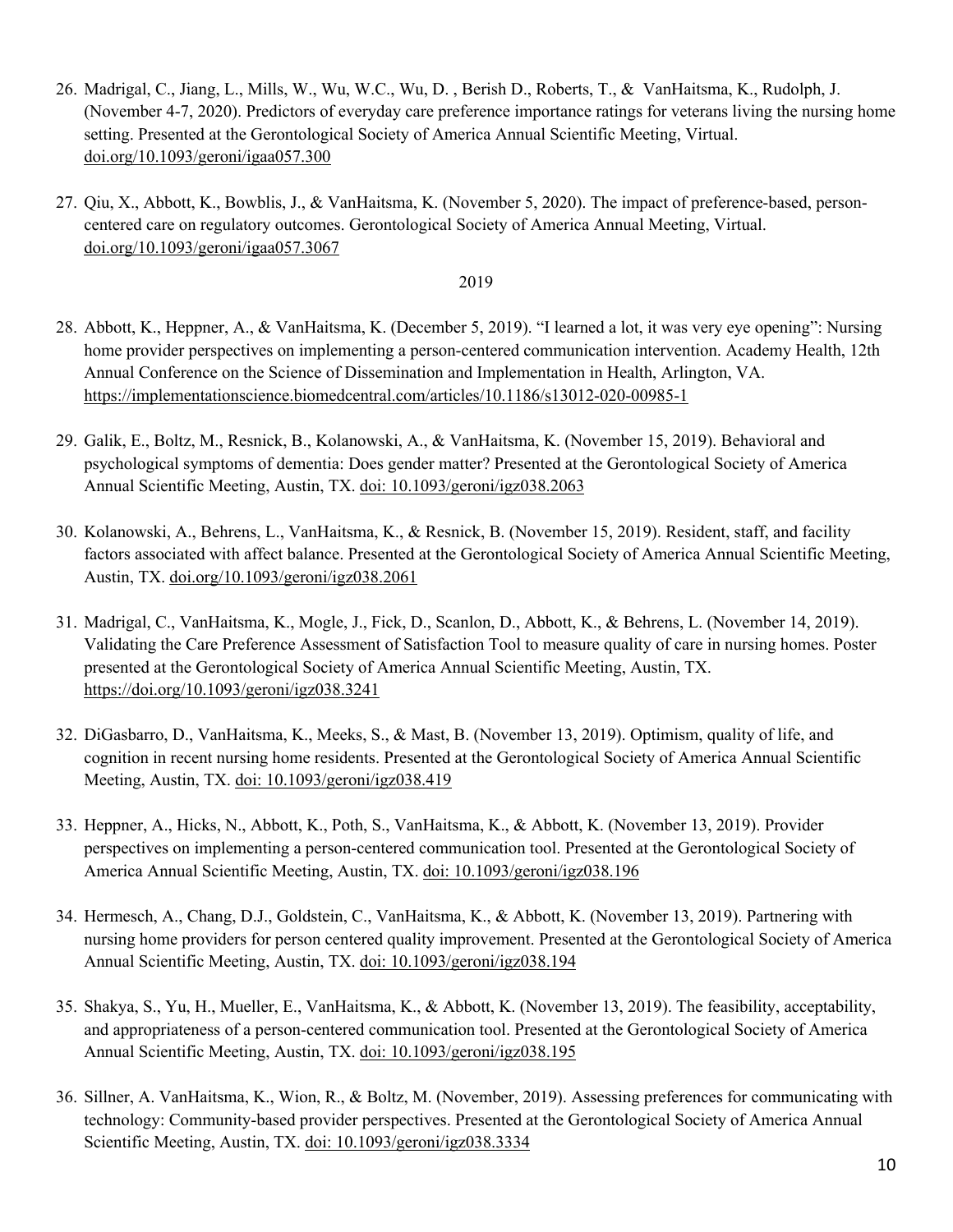- 37. VanHaitsma, K., Madrigal, C., Kolanowski, A., Resnick, B., Galik, B., Ellis, J., & Eshraghi, K. (November, 2019). Reliability and validity of the knowledge of person-centered behavioral approaches for BPSD. Presented at the Gerontological Society of America Annual Scientific Meeting, Austin, TX. doi: 10.1093/geroni/igz038.2064
- 38. Martindale, N., Gannod, G., Abbott, K. & VanHaitsma, K. (Co-presenter) (May 22, 2019). Comparison of three recommender strategies for facilitating person-centered care in nursing homes. Paper presented at the AAAI Florida Artificial Intelligence Research Society (FLAIRS). Sarasota, FL.
- 39. Resnick, B., Kolanowski, A., VanHaitsma, K. (Co-presenter) & Galik, (March 8, 2019). Changing how care is provided to residents with BPSD: The EIT-4-BPSD intervention. Paper presented to AMDA-The Society for Post-Acute and Long-Term Care Medicine Annual Conference, Atlanta, GA.

### *Poster Presentations*

- 40. Abbott, K.M., Heppner, A., Corpora, M., Kelley, M., Kasler, K., Cinfio, B., & VanHaitsma, K. "It's Worth the Time and Energy": Nursing Home Provider Perspectives on Implementing a Person-Centered Communication Intervention During a Global Pandemic. Poster presented at The Society for Post-Acute and Long-Term Care Medicine. March 10, 2021. Virtual. doi: 10.1016/j.jamda.2021.01.033
- 41. Abbott, K., Heppner, A., Hermesch, A., Kasler, K., Cinfio, B., Burshnic, V., Poth, S., Corpora, M., Kelley, M., & VanHaitsma, K. "Build that relationship, that's where it all begins": Staff perceptions on the implementation of a person-centered communication intervention. Academy Health 13th Annual Conference on the Science of Dissemination and Implementation in Health, Dec 15-17, 2020. Virtual.
- 42. Madrigal, C., VanHaitsma, K., Mogle, J., Fick, D., Scanlon, D., Abbott, K., & Behrens, L. Validating the Care Preference Assessment of Satisfaction Tool to Measure Quality of Care in Nursing Homes. Late Breaking Poster Presentation. Gerontological Society of America Annual Meeting, Austin, TX, November 14, 2019.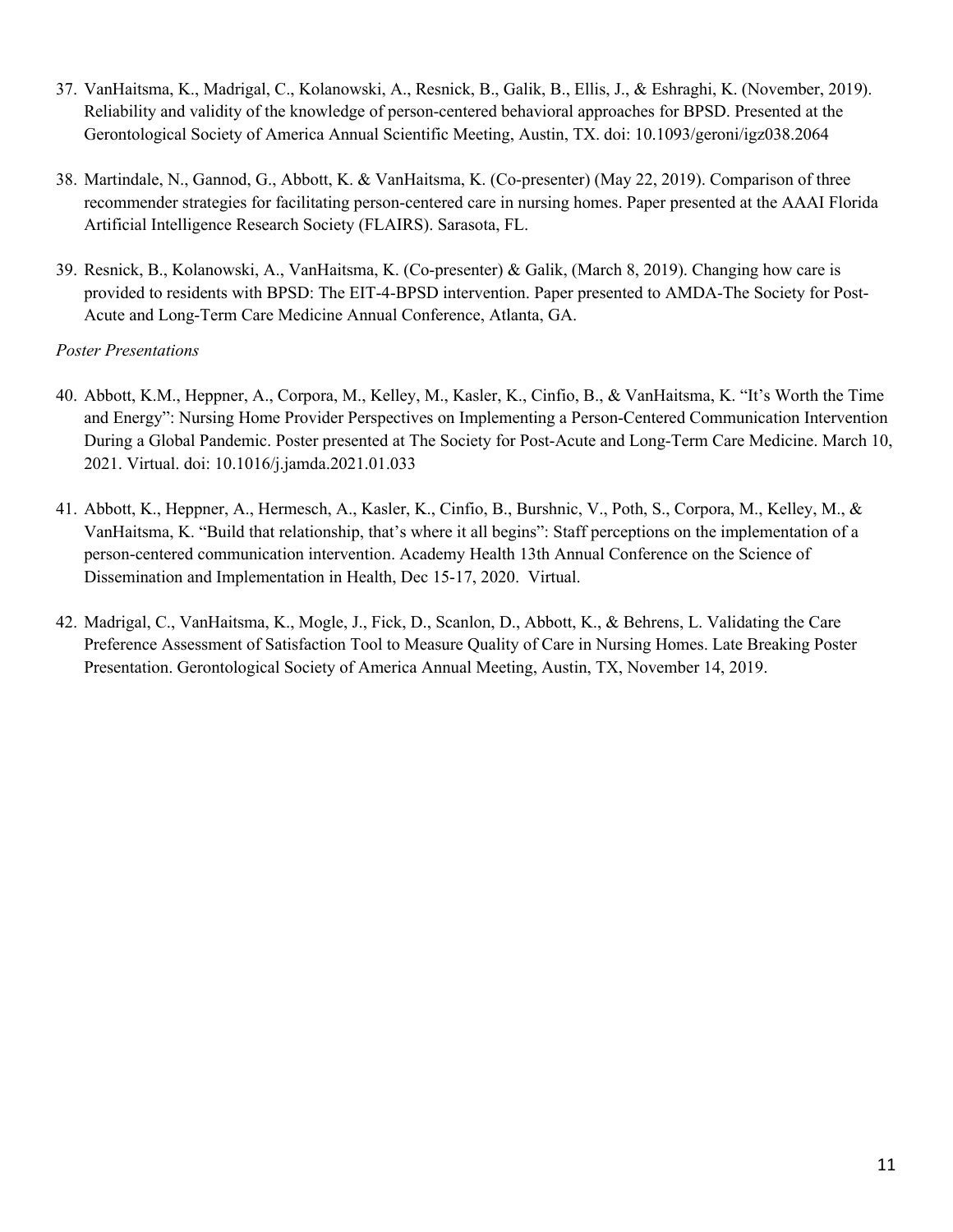#### APPENDIX C: RESEARCH GRANTS

During the period from 2019 through 2021, PPCLSC's research and scholarship was supported by 10 grants from the National Institute on Aging, the National Institute for Nursing Research, state governments in Ohio and Tennessee, private foundations, and Penn State University. This appendix gives a snapshot of our current projects and those completed within the last three years.

### *Current Grants*

**1. Increasing the Preference-Based Care of People in Ohio's Nursing Homes with a Special Focus on People Living with Dementia.** State of Ohio Department of Medicaid, Civil Money Penalty Funds (10/1/19-10/30/22)

*Investigator team*: (Katherine Abbott, Alex Heppner, Miami University), (Kimberly VanHaitsma, Penn State University) (Karen Eshraghi, Sarah Humes, Abby Spector, Victoria Crumbie, Consultants) *Purpose:* This project builds preference based, person-centered care capacity among Ohio's 960 nursing homes, including those with low-star ratings. The project develops materials that enhance homes' capabilities in leadership, communication and training, as well as strengthen technological solutions for data collection and analysis to support care infrastructure. The project focuses on promoting adoption of preference assessment through education and training, as well as building sustainability through quality assurance performance improvement (QAPI) strategies that enhance daily life for nursing home residents. The project is the successor to a previous three-year grant that introduces Ohio nursing homes to the Preferences for Everyday Living Inventory and preference-based personcentered care.

**2. PA Collaboratory for Age and Dementia Friendly Care Using the 4M's and Telehealth with Rural Communities and in Persons with ADRD.** Health Resources and Service Administration (7/1/19-6/30/24)

*Investigator team:* (Donna Fick, Marie Boltz, Judith Hupcey, Erica Husser, Janice Whitaker, Kimberly VanHaitsma, et al., Penn State University)

*Purpose*: This project aims to improve the health of older adults in rural medically underserved areas of Pennsylvania. The initiative develops educational programming and training that enables rural-based healthcare providers and caregivers to deliver more age and dementia-friendly care. The project is a collaborative partnership with Primary Health Network (PHN), the largest Federally Qualified Health Center (FQHC) in PA with over 45 sites; the Institute for Healthcare Improvement, Area Agencies on Aging, and the Alzheimer's Association. The partnership implements a curriculum that focuses on the national "4Ms" Framework of an Age-Friendly Health System: what Matters; 2) Medication; 3) Mentation; and 4) Mobility. Training for students and providers highlights the importance of attending to each older adult's strengths, not just the deficits, and ways to live well with dementia.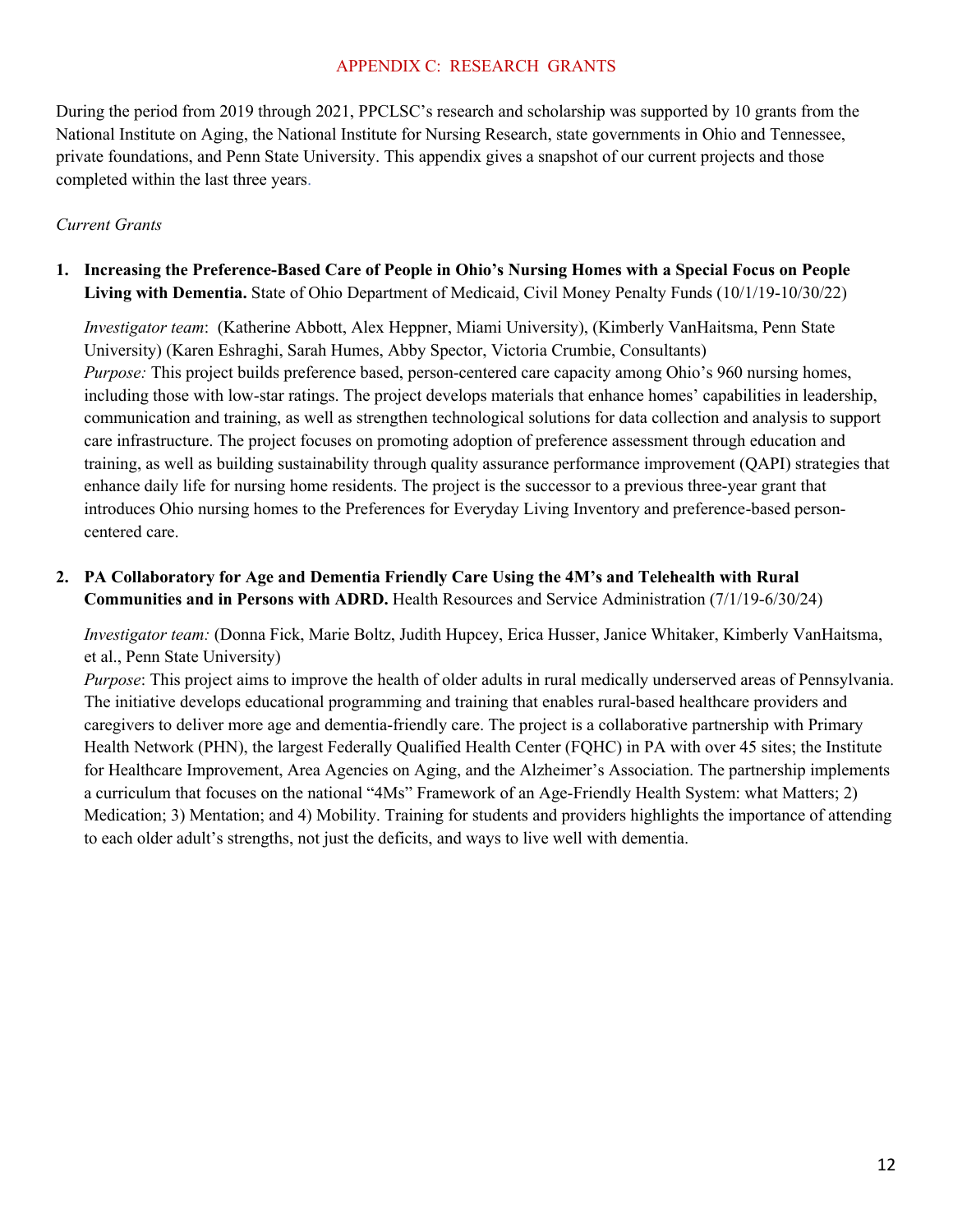**3. NIA IMPACT Collaboratory.** National Institute of Aging. (4/1/19-3/31/24) (PIs: Vince Mor, Brown University; Susan Mitchell, Harvard University)

*Investigator team:* (Kimberly VanHaitsma, Marie Boltz, Penn State University)

*Purpose:* The Collaboratory aims to provide the national infrastructure necessary to catalyze and support embedded pragmatic clinical trials of non-pharmacological interventions for persons with dementia. By convening national experts to provide consultation and guidance to Collaboratory-funded pilot projects and NIA-funded trials, the program has the potential to transform care delivery, quality, and outcomes for millions of Americans suffering with Alzheimer's disease and related dementias.

**4. Person-Centered Care for Older LGBTQ Adults: A Partnership Between Penn State and Older Adults in Philadelphia**, CTSI Penn State University-Bridges to Translation Grant (2019-2022).

*Investigator team:* (Britney Wardecker and Jes Matsick, Kimberly VanHaitsma, Penn State University) (Community expert, Rabbi Erica Steelman, Independent Consultant)

*Purpose:* The PELI is a widely used, validated tool to assess older adults' preferences for care. This pilot project builds upon the Rainbow PELI (conceived of by Steelman and developed by Steelman and Crumbie, 2017, https://www.preferencebasedliving.com/for-practitioners/practitioner/assessment/peli-questionnaires/rainbow-peli-nhfull-version-2-0/). This pioneering pilot project emphasizes and celebrates collaboration between academics and members of the community outside of the ivory tower. Three Penn State researchers and one community expert form the research team that work in collaboration with two Community Advisory Boards (CABs). One CAB consists of six older LGBTQ adults and the other CAB consists of six non-LGBTQ older adults. This pilot project will contribute to the development of the first comprehensive scientifically validated tool that assesses daily living preferences and embraces needs of all older adults, including the historically underserved LGBTQ community.

# *Recently Completed Grants*

**5. Assessing Preferences for Communicating with Technology: A Person-Centered Approach to Managing Multiple Chronic Conditions.** Gordon and Betty Moore Foundation Patient and Family Engagement Early Career Investigator Award (11/30/2017- 11/29/2021)

*Investigator team:* (Andrea Sillner, Senior Mentors: Marie Boltz, Kimberly VanHaitsma, Penn State University) *Purpose:* This project developed and tested a new subscale of the Preferences for Everyday Living Inventory, called the P-TAC. The new subscale has been designed to strengthen technology-assisted communication among older adults receiving community-based home health services and their formal and informal caregivers. It addresses gaps in support needed to improve transitions in care for older adults with multiple chronic conditions. The project developed the P-TAC subscale by exploring contextual (person, provider and environmental) facilitators and barriers to the use of technology-assisted communication among clients, informal caregivers and organizations. The project used cognitive interviewing techniques to assure the wording is person-centered and reflects language used by older adults, informal caregivers and formal service providers.

**6. Implementing EIT-4-BPSD for Nursing Home Residents with Dementia**. National Institute of Nursing Research Grant, 1R01NR015982-01A1 (8/23/16-5/31/21)

*Investigator team*: (Ann Kolanowski, Kimberly VanHaitsma Marie Boltz, Karen Eshraghi, Penn State University) (Barbara Resnick, Beth Galik, UMD)

*Purpose:* Only a small percentage of nursing homes use person-centered practices shown to ameliorate behavioral and psychological signs of distress (BPSD) among residents with dementia. This project aimed to increase uptake of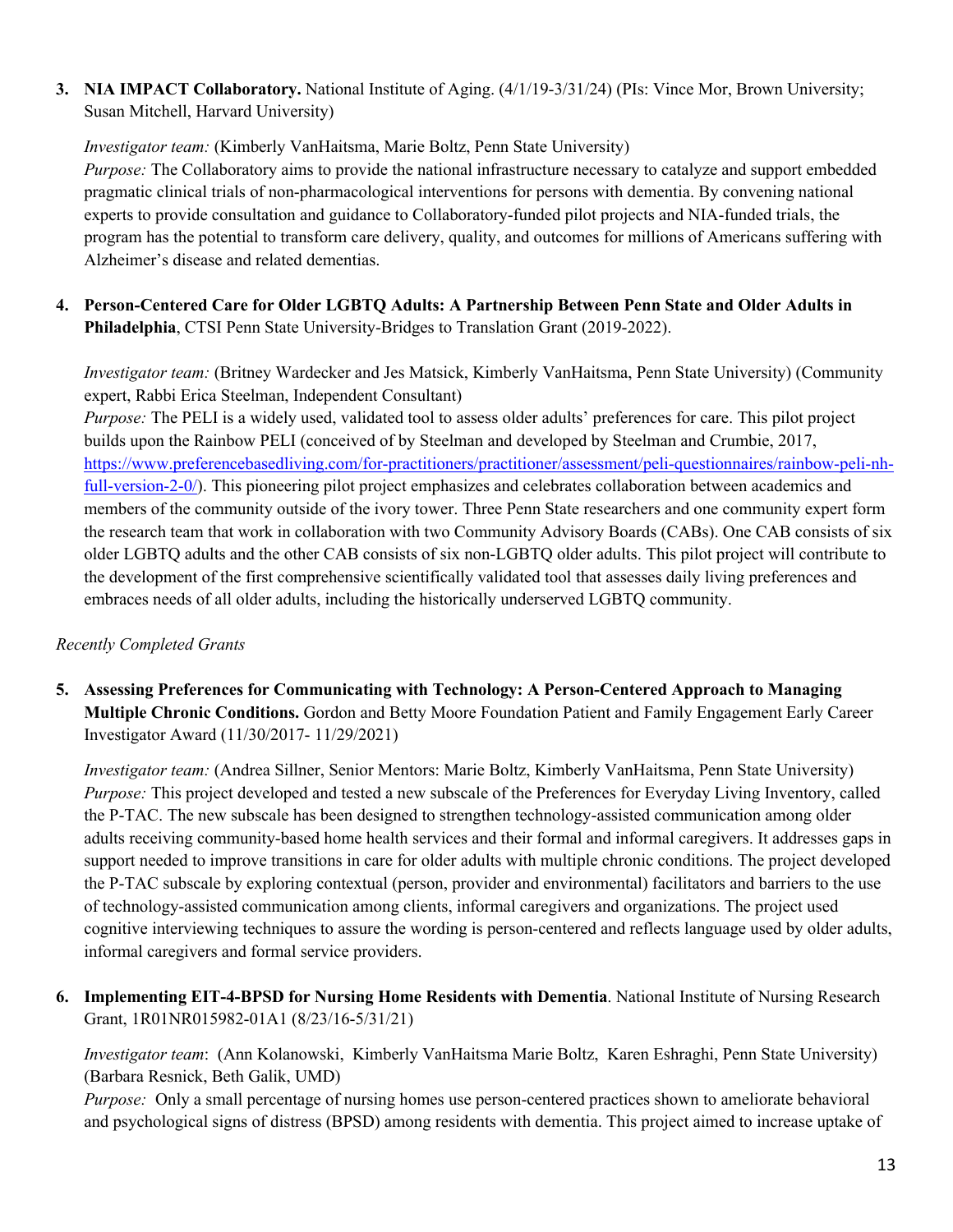approaches to alleviate BPSD and improve resident quality of life. Fifty nursing homes took part in the cluster randomized trial. The study evaluated whether the implementation strategy, based on the evidence integration triangle framework (EIT), promoted adoption of recommended practices to address BPSD. The study provided guidance on how to implement person-centered behavioral practices for BPSD, and developed pragmatic measures that allow researchers and providers to assess nursing homes' progress toward this goal.

**7. The Impact of Person-Centered Care on Nursing Home Quality. Miami University, Scripps Gerontology Center.** The Patrick and Catherine Weldon Donaghue Medical Research Foundation (2020–2021)

*Investigator team:* (Katherine Abbott, Jane Straker, Miami University) (Kimberly VanHaitsma, Penn State University)

*Purpose:* The PELI is a tool that providers can use to learn about an individual's preferences and integrate that information into their personalized care plans. In 2015, the Ohio Department of Medicaid mandated that all Medicaid certified nursing homes use the PELI to enhance person-centered care. This mandate provided the opportunity to explore whether the use of the PELI is a predictor of: 1) resident and family satisfaction; 2) clinical (e.g., pressure ulcers, falls) and care process outcomes (e.g., physical restraints, antipsychotic medication use); and 3) quality ratings (e.g., overall star rating, health inspection rating, staffing rating, quality rating, number of complaints). Stakeholder organization: Ohio Person Centered Care Coalition.

**8. The Impact of Gender Differences on Identification and Treatment of BPSD**. National Institute of Nursing Research, 3R01NR015982-04S1 (09/18/2019 – 05/31/2020)

*Investigator team*: (Ann Kolanowski, Kimberly VanHaitsma, Marie Boltz, Karen Eshraghi, Penn State University) (Barbara Resnick, Beth Galik, UMD)

*Purpose*: Previous research suggests that BPSD in men is more likely to be identified and managed. Lack of identification and management of BPSD is a gender bias that can seriously affect health outcomes for the large numbers of older women in nursing home settings. This study had three major aims. The first was to test for gender differences in identification and management of BPSD. Our hypothesis was that women would have fewer BPSD identified by staff than men, and BPSD in women would be less likely to be treated with person-centered behavioral approaches and/or psychotropic medication than men. The second aim was to test for gender differences in quality of staff/resident interactions. We hypothesized that women would have fewer positive interactions with staff and lower quality of life than men. The third goal was to qualitatively explore caregivers' experiences with identification, documentation and management of BPSD among women and men. The goal was to probe our data to formulate testable hypotheses that, if supported, would ultimately help to improve the care delivered to the 922,480 women who reside in the nation's 15,000 nursing homes.

**9. Implementing a Preference-Based, Person-Centered Communication Tool in Tennessee.** State of Tennessee Department of Health (7/1/19-7/30/20)

*Investigator team:* (Katherine Abbott, Alex Heppner, Miami University) (Consultant: Kimberly VanHaitsma, Penn State University)

*Purpose:* This quality improvement initiative introduced Tennessee nursing homes to Preferences for Activity and Leisure (PAL) cards, an innovative tool to promote person-centered care. PAL cards profile each resident and highlight their recreation and leisure interests based on PELI interviews. PAL cards provide an easy way to share information about residents across staff, shifts and departments. Organizations that use PAL Cards find they promote more personalized care; spark conversations between staff, volunteers and community members; and foster community connectedness. The Tennessee project offered free training and learning circles to 25 providers. The evaluation examined staff perceptions about the feasibility of creating and using PAL cards as well as the impact on residents. The project expanded on a successful pilot conducted with 35 Ohio nursing homes.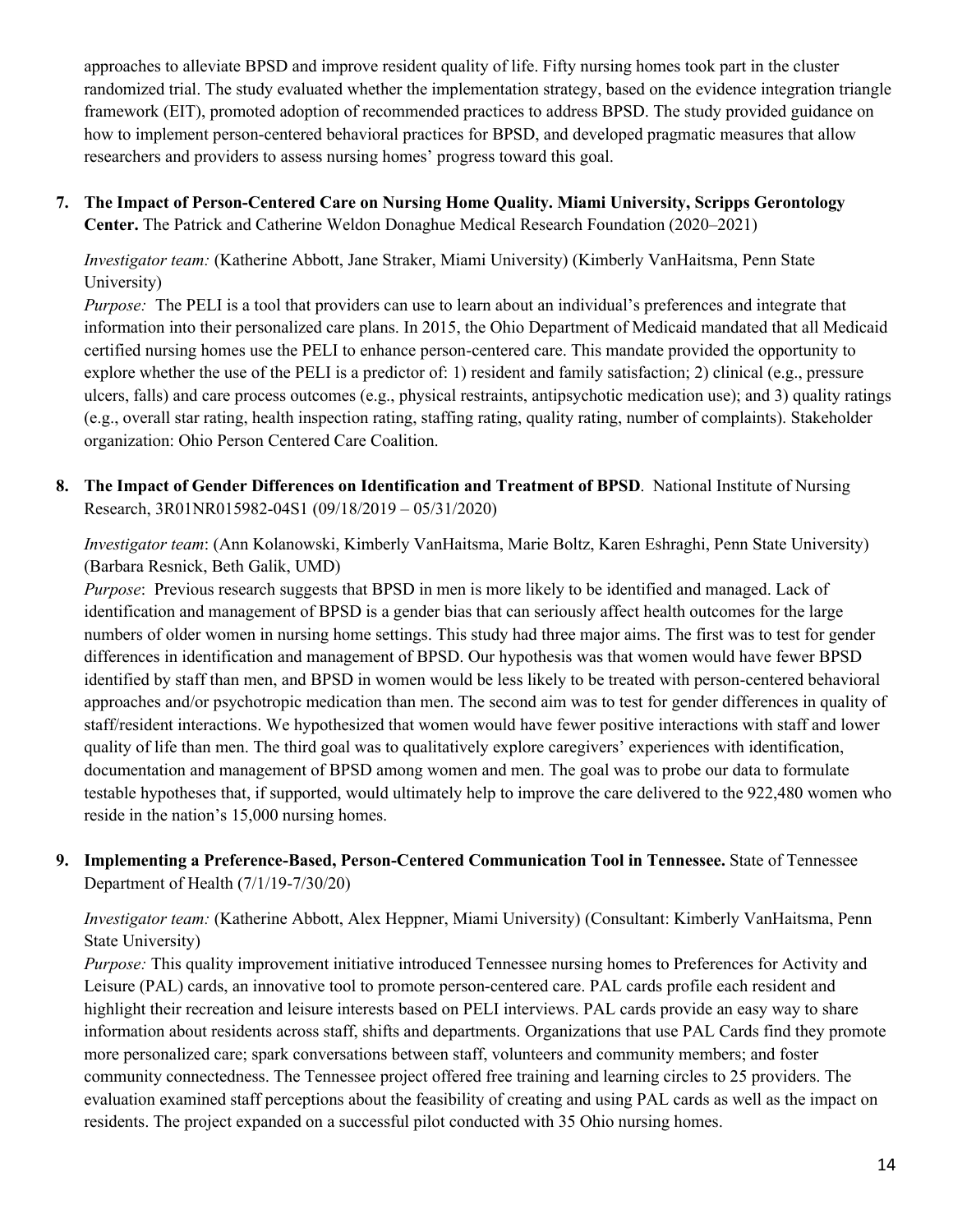### **10. Incorporating the Preferences for Everyday Living into Ohio's Nursing Homes to Improve Resident Care**. State of Ohio Department of Medicaid, Civil Money Penalty Funds (7/1/16-6/30/19)

*Investigator team:* (Katherine Abbott, Alex Heppner, Miami University) (Kimberly VanHaitsma, Penn State University) (Karen Eshraghi, Sarah Humes, Victoria Crumbie, Consultants)

*Purpose:* The PELI is a tool used to assess nursing home residents' preferences. It was selected by the Ohio Department of Medicaid as one of five quality improvement indicators as part of a pay-for-performance initiative. This project partnered with Ohio nursing homes on ways to honor residents' preferences for daily living by providing education and training on how to use information about residents' preferences to improve care. The team worked with providers to identify barriers to implementing the PELI assessment and develop solutions for long-term sustainability. Also, the project designed an app to assist providers as they collect, manage and track preference data over time.

*Internal Initiatives of PPCLSC*

**Testing a Tool to Evaluate Student Nurse Preparedness for Dementia Care.** Program for Person-Centered Living Systems of Care (1/1/20-12/31/22)

*Investigator team:* (Marie Boltz, Ann Kolanowski, Ashley Kuzmik, Janice Whitaker, Kimberly VanHaitsma, Penn State University)

*Purpose:* Penn State College of Nursing Center for Geriatric Nursing Excellence is collaborating with the University of Bradford School of Nursing (United Kingdom) to create and pilot a survey that asks nurses in the US and the UK how prepared they feel to work with people living with dementia. Survey results will inform new curricula for care of older adults living with dementia.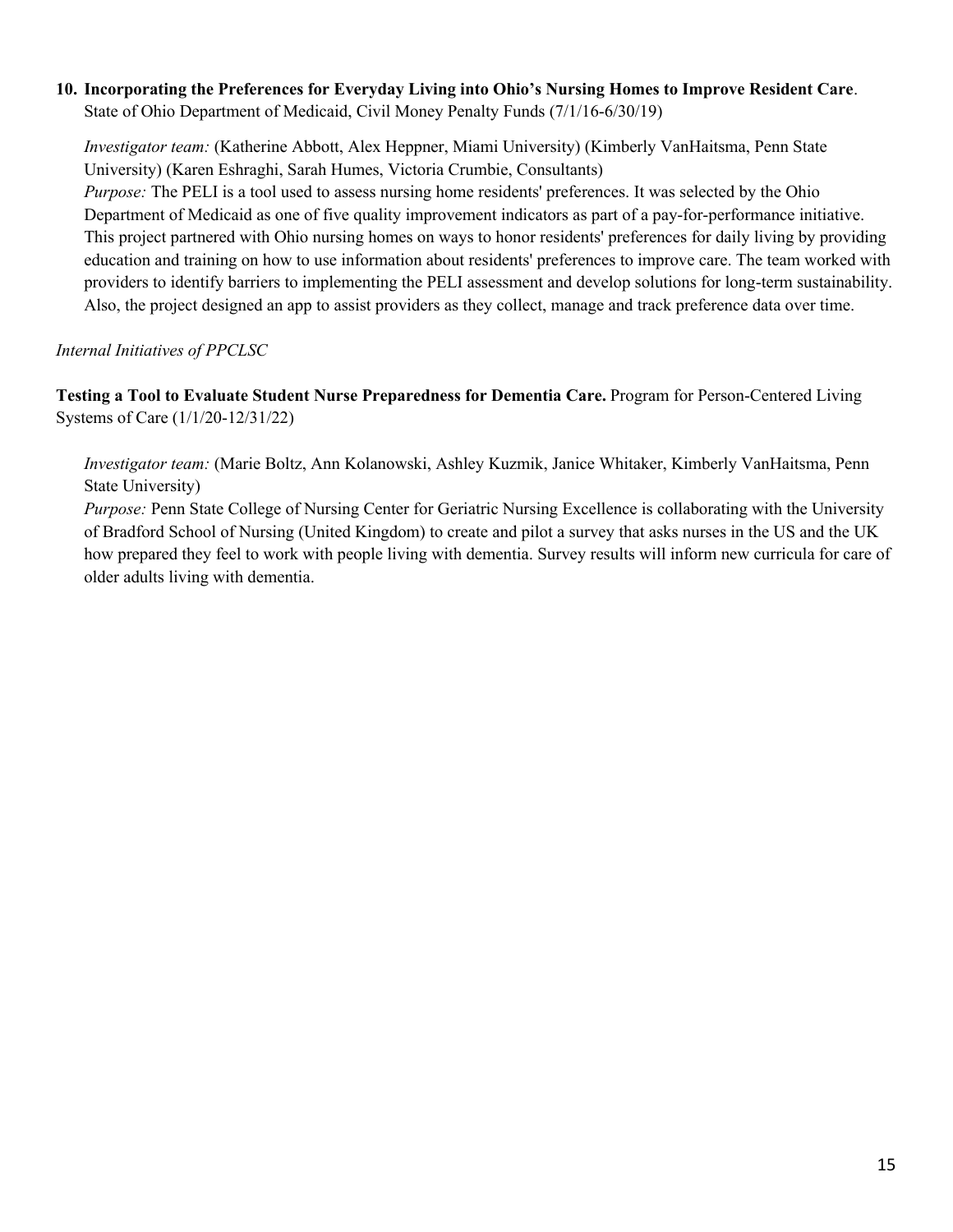**Understanding Roles of Research Facilitators and Facility Champions in Implementing EIT-4-BPSD in Nursing Homes**. Program for Person Centered Living Systems of Care Pilot Project (11/15/17-5/23/21)

*Investigator team*: (Kimberly VanHaitsma, Caroline Madrigal, Karen Eshraghi, Kiernan Riley, Timothy Adekye, Ann Kolanowski, Liza Behrens, Penn State University), (Katy Abbott, Miami University) *Purpose*: The aim is to study experiences and perspectives of the Research Facilitator to obtain a deeper understanding of facility goals, barriers and facilitators related to decreasing behavioral and psychological signs of distress (BPSD). The project objectives are: 1) Explore experiences and perceptions of EIT-4-BPSD Research Facilitators surrounding facility-level goal establishment and attainment. 2) Investigate the establishment and attainment of staff-directed resident-level goals and their relationship to facility goals. 3) Examine the role of the Facility Champion and members of key stakeholder groups involved throughout the goal-setting and attainment process.

**Appropriateness and Feasibility of ERIC Implementation Strategies for BPSD Using the EIT-4-BPSD Approach in the Nursing Home Setting**. Program for Person Centered Living Systems of Care Pilot Project. (5/3/18-5/2/21)

*Investigator team*: (Kimberly VanHaitsma, Ann Kolanowski, Caroline Madrigal, Penn State University) *Purpose*: This study explores the participatory implementation process by evaluating the appropriateness and feasibility of using Expert Recommendations for Implementing Change (ERIC) strategies to deliver person-centered, function-focused care in the nursing home setting. The goal is to learn more about the application of implementation strategies within the context of the EIT-4-BPSD model.

*Consultation on Person-Centered Research Efforts*

**Optimizing Mealtime Care (OPTIMAL): Development and Pilot Testing of a Person-Centered Mealtime Care Intervention for Nursing Home Residents with Alzheimer's Disease and Related Dementias (ADRD).** NIH/NIA (National Institute of Aging), K23AG066856 (9/15/2020-6/30/2024)

*Investigator team*: (Wen Liu, University of Iowa College of Nursing), (Consultant: Kimberly VanHaitsma, Penn State University)

*Purpose:* This project aims to develop, evaluate, and refine a theory-based, person-centered mealtime care intervention, Optimizing Mealtime Care (OPTIMAL), and determine its feasibility, and usefulness.

**Everyday Preferences of Family Caregivers for People Living with Dementia.** Alzheimer's Society of Calgary, Calgary, Alberta, CA.

*Investigator team:* (Gwen McGhan, University of Calgary) (Kimberly VanHaitsma, Ann Kolanowski, Penn State University)

*Purpose:* The study aimed to adapt a measurement tool that can be used to ascertain what family caregivers want and need when caring for a relative living with dementia in a nursing home.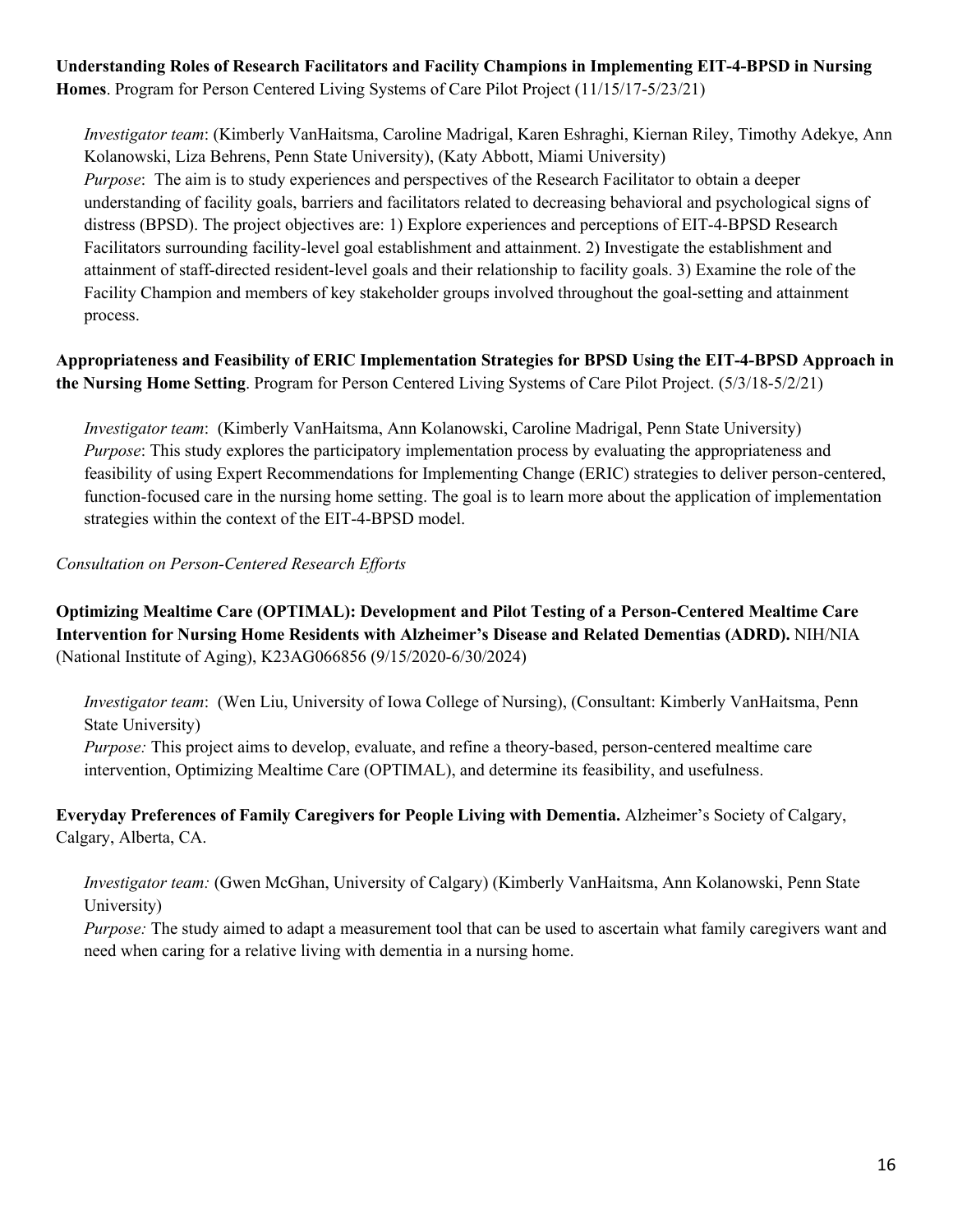## **Supporting Expression of Sexuality by Older People with Dementia in Long-Term Care from a Person-Centred Care Approach.** Dementia Australia Research Foundation, Queensland, AU. (2/14/19-2/13/20)

*Investigator team:* (Cindy Jones, Bond University) (Kimberly VanHaitsma, Penn State University) *Purpose:* Staff caring for older adults living with dementia often find the topic of sexuality challenging and see the expression of sexuality as a problem rather than as an expression of need. This project aimed to help providers create care environments that are supportive of expression of sexual preference, need and desire by adults with dementia. The project developed and evaluated a tool that helps providers improve their understanding as well as create policies and care practices that promote a more affirming response toward the expression of sexuality by people living with dementia.

# **Translation and Pilot of the Preferences for Everyday Living Inventory (PELI) in Long-Term Care.**

Foundation Wohlfahrtspflege North Rhine Westfalia, Germany. (7/1/17-6/30/19)

*Investigator team:* (Martina Roes, University of Witten) (Kimberly VanHaitsma, Penn State University) *Purpose:* The PELI is a questionnaire phrased in conversational language that asks older adults about their preferences for social contact, personal development, leisure, living environment and daily routine – information that provides the cornerstone for person-centered care. This project translated the PELI into German and developed new items needed to make the instrument culturally relevant to older adults receiving long-term services and supports in Germany. The project followed international best practices for translation and cultural adaptation and tested the PELI-D's reliability and feasibility in three care settings. The initiative provides a model for researchers and clinicians who wish to customize and apply the PELI as part of the movement toward more person-centered care globally.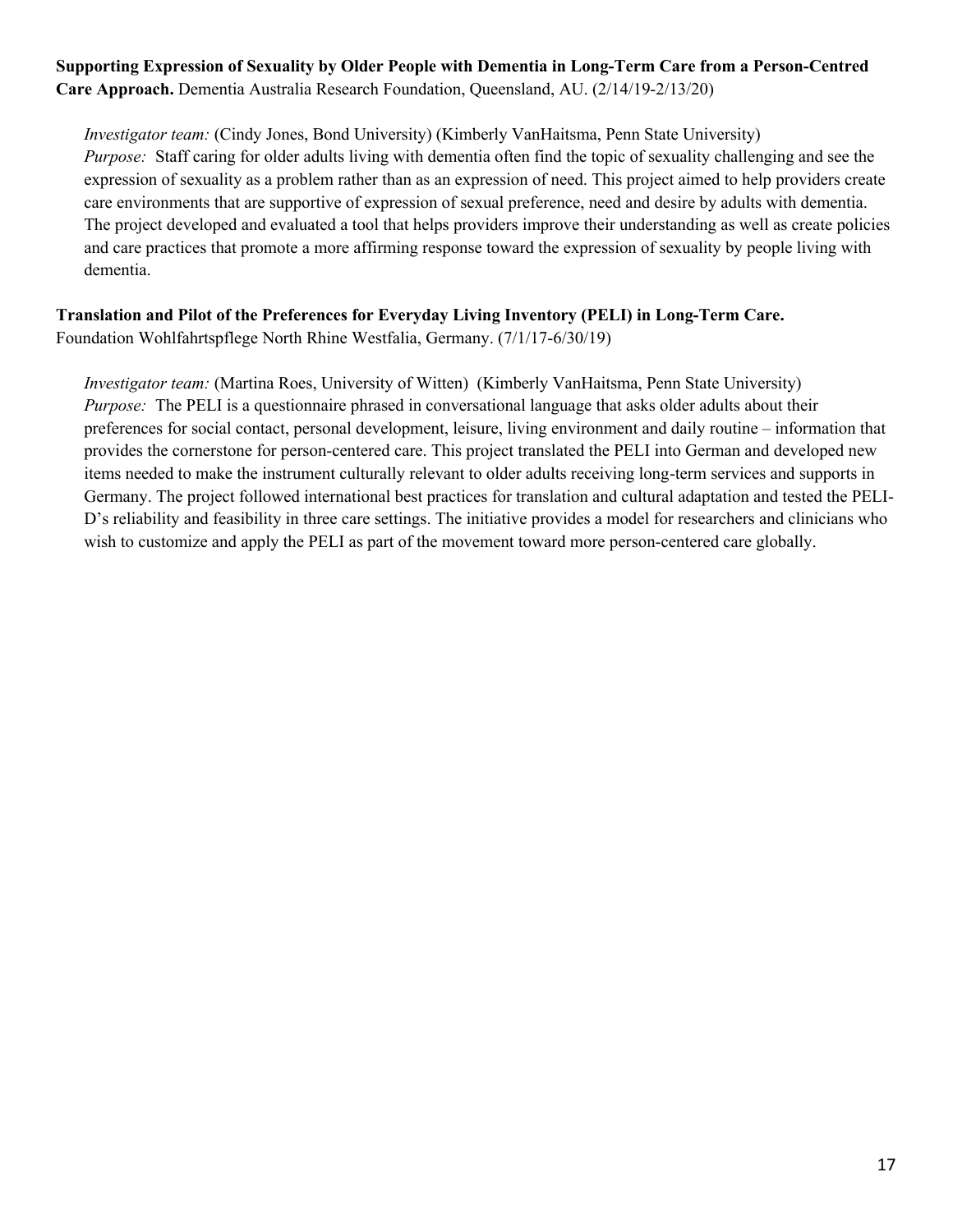### APPENDIX D: CARE PARTNER RESOURCES

Through ongoing, close research partnerships with providers, the PPCLSC team and collaborators at Miami University Scripps Gerontology Center have created more than 100 resources -- training videos, intervention kits, tip sheets, webinars and Quality Assurance and Performance Improvement programs -- to advance the practice of preference-based, person-centered care. With provider input, we tested and refined each resource to assure ease of use by a diverse workforce that includes administrators, activity and life enrichment directors, social workers, nurses, physicians, direct care workers, and advocates.

The first section of this appendix highlights three multi-site initiatives and a new online training course as well as the companion resources offered to participating providers. The second section lists an array of tools we co-developed and shared with long-term services and supports providers to spread best practices in preference-based, person-centered care.

## **Initiatives to Improve Quality and Strengthen Provider Capacity in Preference-Based, Person-Centered Care**

## *PAL Card Quality Improvement Project*

Preference for Activity and Leisure (PAL) cards give staff a fast and easy way to learn about a resident's background and most important preferences, providing an at-a-glance view of a resident's background and priorities, and facilitating conversations and activities in any setting. During the pandemic, PAL cards supported staff in providing person-centered care during rapidly changing times in the nursing home setting. The Preference Based Living team led two PAL Card Quality Improvement Project studies in Ohio and Tennessee, serving 23 residential communities for older adults.

Along with virtual coaching, participating sites received:

- Assessment interviews: PELI PAL Card Interviews (see Pragmatic Assessment Tools), https://www.preferencebasedliving.com/pal-cards/
- Tip sheets:
	- PELI PAL Cards: A Tool for Communicating Preferences, https://www.preferencebasedliving.com/palcards/peli-pal-cards-a-tool-for-communicating-preferences/
	- PELI PAL Cards: Communication Preferences Key, https://www.preferencebasedliving.com/pal-cards/pelipal-card-communication-preferences-icon-key/
	- Introducing PAL Cards in Your Community: Script, https://www.preferencebasedliving.com/palcards/introducing-pal-cards-in-your-community-script/
	- Gathering Background Information, https://www.preferencebasedliving.com/pal-cards/peli-pal-cardsinterview-tips-to-obtain-background-information/
- PELI PAL Card Customizable Template, https://www.preferencebasedliving.com/pal-cards/peli-pal-cardscustomizable-template/
- PELI PAL Card Examples, https://www.preferencebasedliving.com/pal-cards/peli-pal-cards-samples/
- Sample Letter to Families, https://www.preferencebasedliving.com/pal-cards/sample-letter-to-families/
- Sample PAL Card Policy, https://www.preferencebasedliving.com/pal-cards/sample-pal-card-policy/
- Video: How to Make a PELI PAL Card Step-by-Step, https://www.preferencebasedliving.com/pal-cards/how-tomake-a-peli-pal-card-step-by-step-video/

### *IPPI Quality Improvement Project*

Our evidence-based Individualized Positive Psychosocial Intervention (IPPI) builds relationships and enhances personcentered care for older adults living with dementia. This intervention helps direct care workers tailor one-on-one activities to resident interests and abilities, connect meaningfully with residents, redirect challenging behaviors, reduce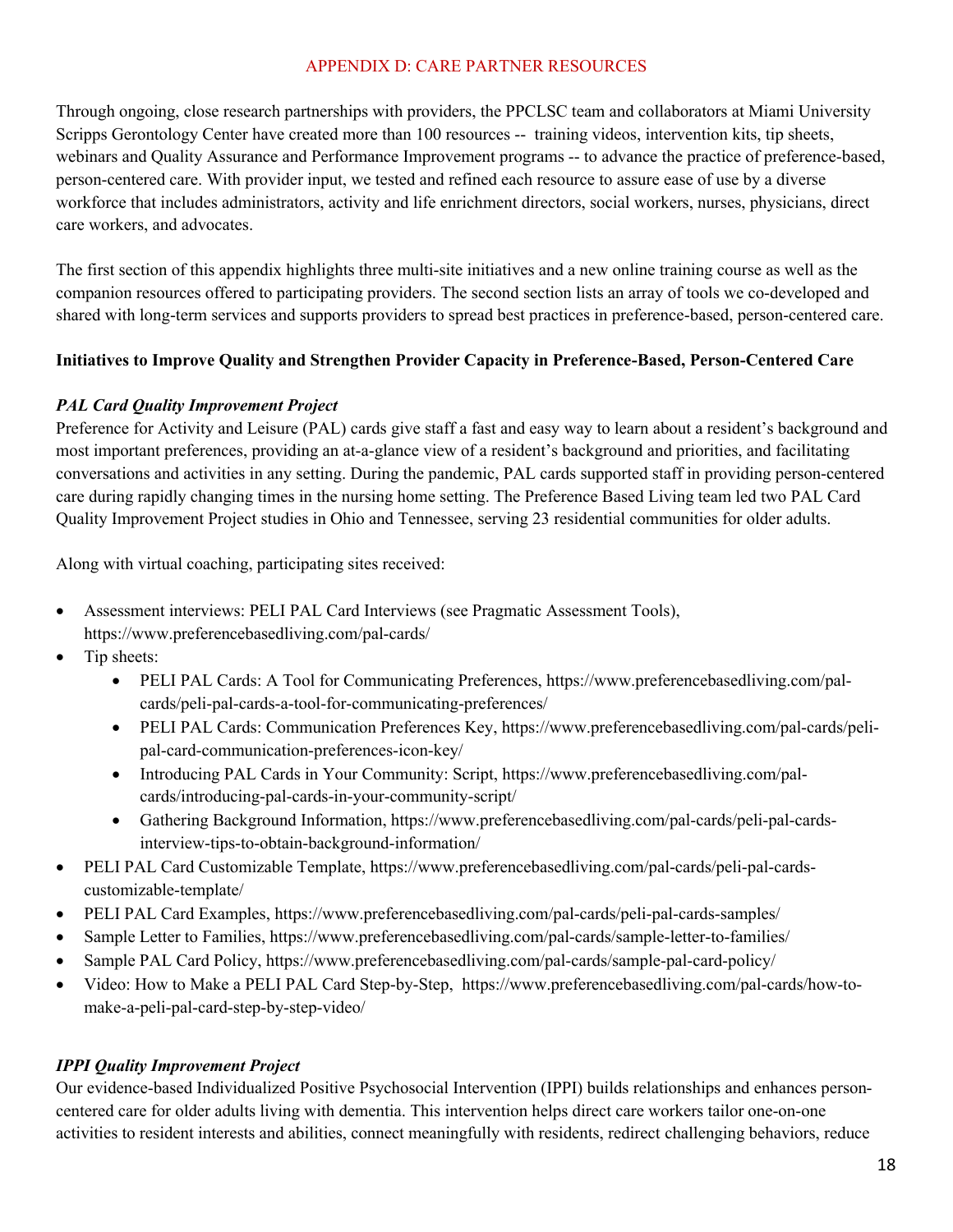distress, and increase positive interactions. Quality Improvement (QIP) supports for participating providers include specially designed protocols for 60+ preference-based activities, instructional videos, tip sheets, and virtual coaching:

- Feeling Faces Emotion Assessment Tool, https://www.preferencebasedliving.com/ippi/individualized-positivepsychosocial-intervention-protocol-ippi/ippi-phase-two-do/
- Tip sheets:
	- Considerations Before the IPPI, https://www.preferencebasedliving.com/tip-sheets/considerations-before-theippi/
	- Introducing IPPI Sample Script, https://www.preferencebasedliving.com/ippi/individualized-positivepsychosocial-intervention-protocol-ippi/ippi-phase-two-do/
	- Sample Letter to Families, https://www.preferencebasedliving.com/ippi/individualized-positive-psychosocialintervention-protocol-ippi/ippi-phase-two-do/
	- IPPI Resources
	- Considerations During the IPPI, https://www.preferencebasedliving.com/tip-sheets/considerations-during-theippi/
	- Ending the IPPI, https://www.preferencebasedliving.com/tip-sheets/ending-the-ippi/
	- Managing IPPI Supplies, https://www.preferencebasedliving.com/tip-sheets/managing-ippi-supplies/
- Documentation:
	- IPPI Participant Log, https://www.preferencebasedliving.com/ippi/individualized-positive-psychosocialintervention-protocol-ippi/ippi-phase-one-plan/
	- IPPI Resident Preferences Worksheet
- IPPI Protocols for 60 Personal Care and Leisure Activities, https://www.preferencebasedliving.com/ippi/individualized-positive-psychosocial-intervention-protocol-ippi/ippiphase-two-do/list-of-ippis/
- Webinar: Individualized Positive Psychosocial Intervention Quality Improvement Project, https://www.preferencebasedliving.com/webinars/individualized-positive-psychosocial-intervention-ippi-qualityimprovement-project-qip-webinar/
- Videos:
	- Leading an IPPI Recreational Activity, https://www.preferencebasedliving.com/training-videos/ippi-trainingvideo-1/
	- Leading an IPPI Personal Care Activity, https://www.preferencebasedliving.com/training-videos/ippitraining-video-2/
- IPPI Guidebook for Providers

# *Emotion-Focused Communication Training Professional Certificate*

Caring for a person living with dementia requires psychosocial skills such as active listening and recognizing emotions that require advanced emotion-focused communication competency training. The new Emotion-Focused Communication Professional Certificate training program helps caregivers better manage their own feelings as well as the emotions of residents living with dementia. Through self-paced virtual learning modules, caregivers learn to identify and manage their own feelings, decode residents' feelings based on body posture and other nonverbal cues, and respond skillfully to residents' emotions. The first group of graduates reported that the Emotion-Focused Communication training course significantly increased their knowledge and self-confidence related to implementing emotion-focused communication strategies. They reported high levels of satisfaction (96% are satisfied or very satisfied with the training).

• Available at: Emotion-Focused Communication Training Professional Certificate, https://shoponline.miamioh.edu/products/emotion-focused-communication-training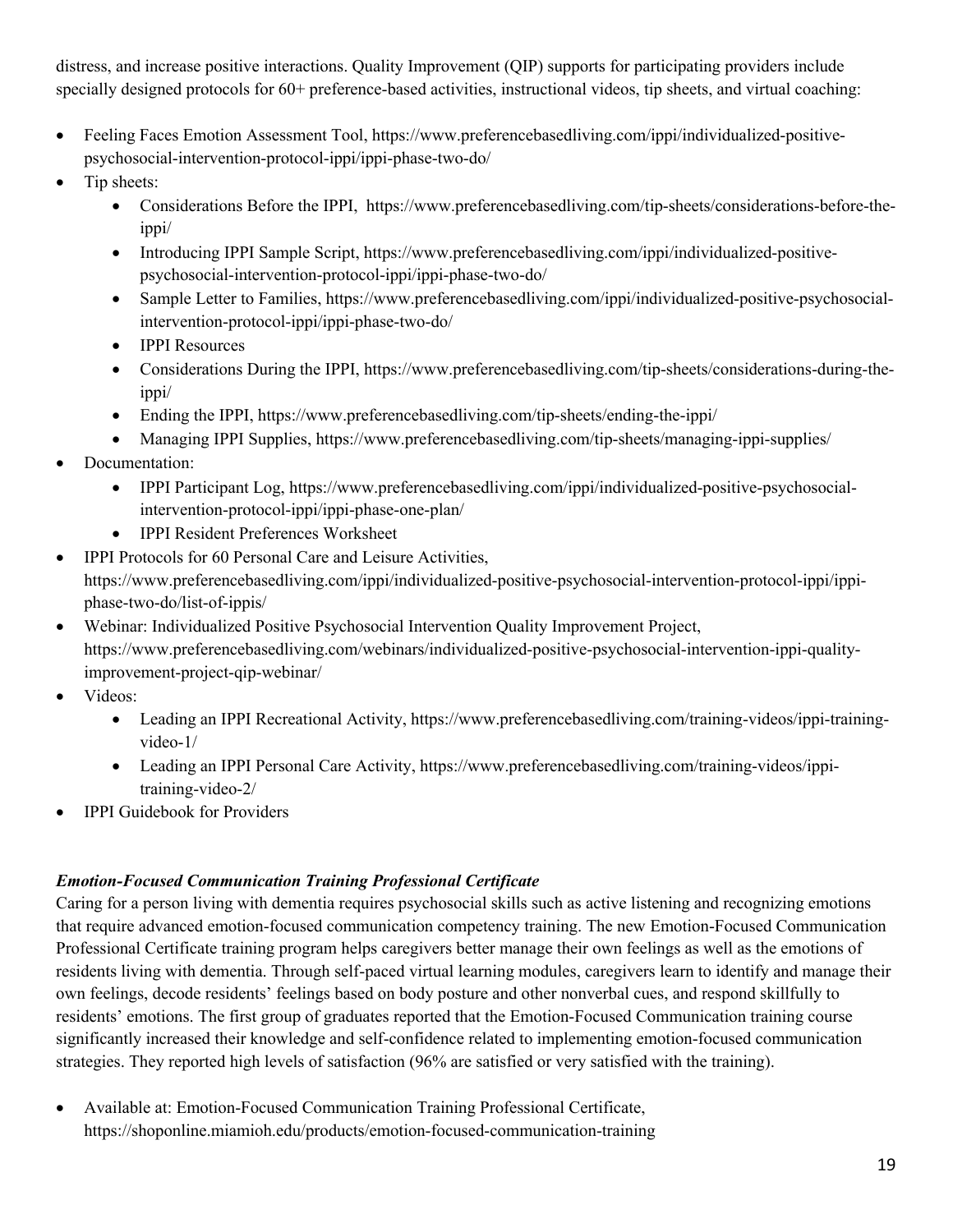## **General Tip Sheets**

*Family Engagement, Effective Communication, and Honoring Preferences During Covid-19 Pandemic*

- Tips to Engage Family and Friends in Care Discussions, https://www.preferencebasedliving.com/tip-sheets/tips-toengage-family-and-friends-in-care-discussions/
- Using the PELI to Advocate for Person-Centered Care, https://preferencebasedliving.com/?q=tip\_sheets
- Top Preferences Across LTSS Settings, preferencebasedliving.com/?q=tip\_sheets
- Do Resident Preferences Change Over Time?, https://preferencebasedliving.com/?q=tip\_sheets
- Strategies to Improve Dining Satisfaction Using the PELI, https://preferencebasedliving.com/?q=tip\_sheets
- Keys to Person-Centered Communication, https://www.preferencebasedliving.com/tip-sheets/keys-to-personcentered-communication/
- Honoring Preferences During Quarantine, https://www.preferencebasedliving.com/tip-sheets/honoring-preferencesduring-quarantine/
- Holiday Gift Giving COVID-Safe, https://www.preferencebasedliving.com/tip-sheets/holiday-gift-giving-2020/

## **Pragmatic Assessment Tools: Preferences for Everyday Living Inventory (PELI)**

- PELI-Nursing Home-Full Version 2.0, https://preferencebasedliving.com/?q=pelitoolshttps://preferencebasedliving.com/?q=peli-tools
- PELI-MDS Section F, Version 2.0, https://www.preferencebasedliving.com/forpractitioners/practitioner/assessment/peli-questionnaires/peli-nursing-home-mds-3-0-section-f-version-2-0/
- PELI-PAL Card 34-Item Interview, https://www.preferencebasedliving.com/pal-cards/peli-pal-cards-34-item-peliinterview/
- PELI-PAL Card 8-Item MDS-Section F 3.0 Interview, https://www.preferencebasedliving.com/pal-cards/peli-palcards-8-item-mds-3-0-section-f-interview/
- Rainbow PELI-Nursing Home-Full Version 2.0, https://www.preferencebasedliving.com/forpractitioners/practitioner/assessment/peli-questionnaires/rainbow-peli-nh-full-version-2-0/updated
- PELI With Communication Icons (under development, testing 100+ images)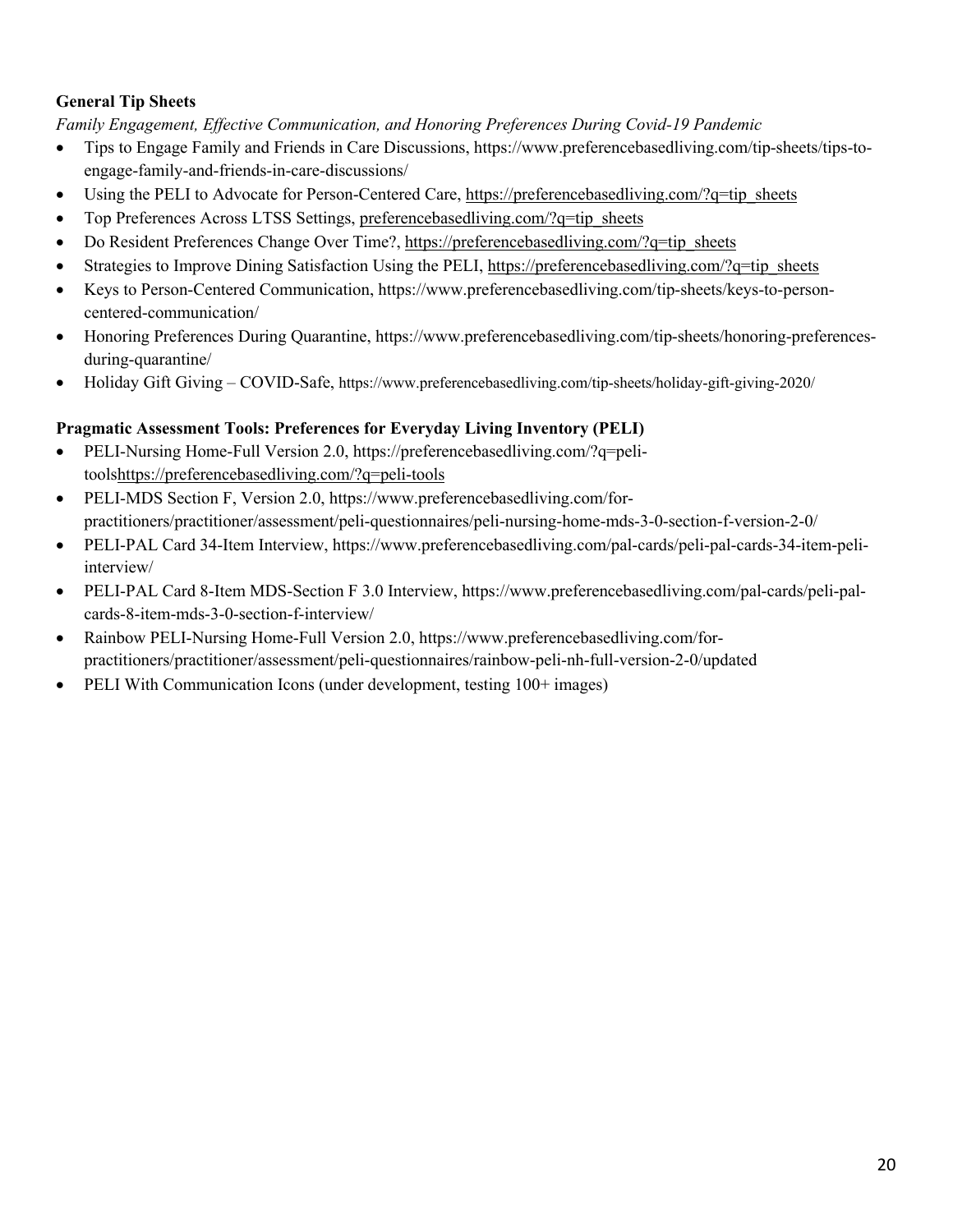## **Webinars**

*Family Engagement, Advocacy, Effective Communication While Wearing A Mask During Quarantine*

- Sticky Wicket or Cake Walk: Engaging Family and Friends in Care Conversations, https://www.preferencebasedliving.com/webinars/recorded-webinar-sticky-wicket-or-cakewalk-involving-residentsloved-ones-in-discussions-about-care/
- Advocating for Individuals Receiving Long-Term Services and Supports, https://www.preferencebasedliving.com/webinars/advocating-for-individuals-receiving-long-term-services-andsupports/
- Strategies to Improve Dining Satisfaction Using the PELI.. https://www.preferencebasedliving.com/webinars/strategies-to-improve-dining-satisfaction-using-the-peli/
- Creative, Evidence-Based Methods for Conversing with Residents with Communication Challenges, https://www.preferencebasedliving.com/webinars/creative-evidence-based-methods-for-conversing-with-residentswith-communication-challenges/
- Communicating Effectively while Wearing a Mask Especially when Caring for People with Dementia, https://www.preferencebasedliving.com/webinars/communicating-effectively-while-wearing-a-mask-especiallywhen-caring-for-people-with-dementia/

# **Virtual Presentations to Provider and Professional Groups**

- Utilizing Care Preference Assessment of Satisfaction (ComPASS-16): A New, Interactive Tool to Facilitate Person-Centered Care, Ohio Association of Gerontology and Education Annual Conference, April 2021
- Better Together: Leveraging Partnerships to Realize Person-Centered Care, Ohio Association of Gerontology and Education Annual Conference, April 2021
- Implementing Person-Centered Communication During a Pandemic, Linked Senior, https://www.linkedsenior.com/resource/webinar/implementing-person-centered-communication-during-pandemic/
- Stronger Together: Combatting Isolation by Understanding Preferences, Linked Senior, https://www.linkedsenior.com/resource/webinar/stronger-together-combatting-isolation-understanding-preferences/
- Engagement and Person Centered Care: Assessing Preferences for Everyday Living, Linked Senior, webinar, https://www.youtube.com/watch?v=mr3t7VPRWls
- Linked Senior 2nd Annual #Activities Strong Virtual Summit, June 22, 2021 https://www.linkedsenior.com/resource/webinar/second-annual-activitiesstrong-virtual-summit/

# **Training Video**

# *Engaging Family and Friends in Preference Assessment*

• Engaging Family and Friends to Assess Preferences. (2019). Video and facilitator guide available online at: https://preferencebasedliving.com/?q=training-videos

# **Audit Trails and Tip Sheets for Quality Improvement**

- Sample Audit Trails Handbook *(under development)*
- Audit Trails and Quality Improvement Video *(under development)*
- Tip sheets:
	- Using the PELI for Your Quality Assurance and Performance Improvement (QAPI) Program, https://www.preferencebasedliving.com/tip-sheets/overview-using-the-peli-for-your-quality-assurance-andperformance-improvement-qapi-program/
	- Getting Started: PELI Performance Improvement Project (PELI-PIP) PELI-PIP PDSA Cycle, https://www.preferencebasedliving.com/tip-sheets/getting-started-peli-performance-improvement-projectpeli-pip/
	- PELI-PIP PDSA Cycle, https://www.preferencebasedliving.com/tip-sheets/peli-pip-pdsa-cycle/